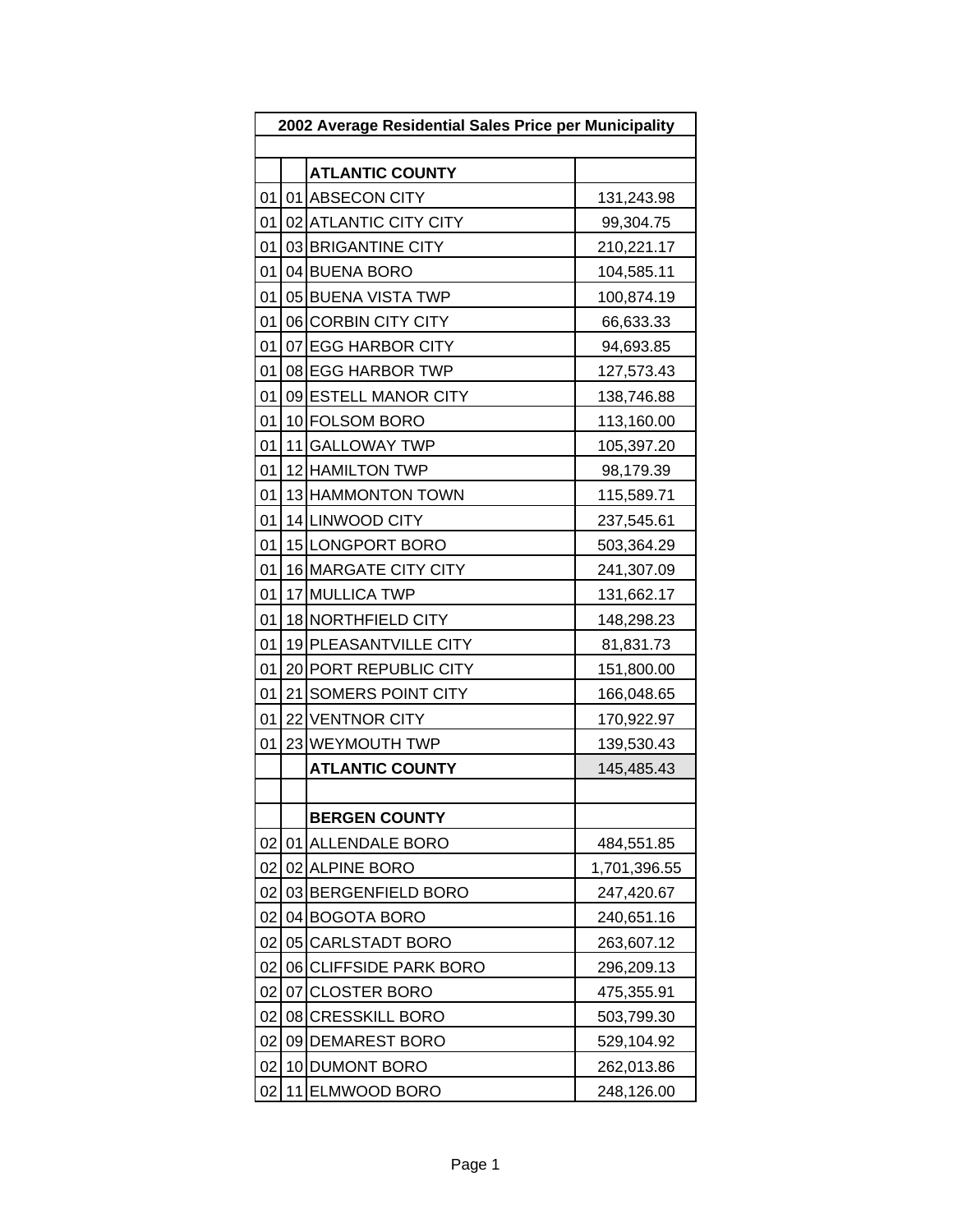| 2002 Average Residential Sales Price per Municipality |                 |                           |            |  |  |
|-------------------------------------------------------|-----------------|---------------------------|------------|--|--|
|                                                       |                 |                           |            |  |  |
| 02                                                    |                 | 12 EAST RUTHERFORD BORO   | 218,151.85 |  |  |
| 02                                                    |                 | 13 EDGEWATER BORO         | 303,634.90 |  |  |
| 02                                                    |                 | 14 EMERSON BORO           | 327,316.22 |  |  |
| 02                                                    |                 | 15 ENGLEWOOD CITY         | 323,810.98 |  |  |
| 02                                                    |                 | 16 ENGLEWOOD CLIFFS BORO  | 706,923.08 |  |  |
| 02                                                    |                 | 17 FAIRLAWN BORO          | 270,241.20 |  |  |
| 02                                                    |                 | 18 FAIRVIEW BORO          | 249,076.39 |  |  |
| 02                                                    |                 | 19 FORT LEE BORO          | 330,843.82 |  |  |
| 02                                                    |                 | 20 FRANKLIN LAKES BORO    | 804,067.96 |  |  |
| 02                                                    |                 | 21 GARFIELD CITY          | 207,187.68 |  |  |
| 02                                                    |                 | 22 GLEN ROCK BORO         | 402,898.32 |  |  |
| 02                                                    |                 | 23 HACKENSACK CITY        | 185,490.20 |  |  |
| 02                                                    |                 | 24 HARRINGTON PARK BORO   | 442,693.50 |  |  |
| 02                                                    |                 | 25 HASBROUCK HEIGHTS BORO | 272,680.33 |  |  |
| 02                                                    |                 | 26 HAWORTH BORO           | 469,592.31 |  |  |
| 02                                                    |                 | 27 HILLSDALE BORO         | 348,060.00 |  |  |
| 02                                                    |                 | 28 HO-HO-KUS BORO         | 594,326.67 |  |  |
| 02                                                    |                 | 29 LEONIA BORO            | 351,953.48 |  |  |
| 02                                                    |                 | 30 LITTLE FERRY BORO      | 212,982.03 |  |  |
| 02                                                    |                 | 31 LODI BORO              | 219,352.89 |  |  |
| 02                                                    |                 | 32 LYNDHURST TWP          | 234,836.62 |  |  |
| 02                                                    |                 | 33 MAHWAH TWP             | 367,145.54 |  |  |
| 02                                                    |                 | 34 MAYWOOD BORO           | 263,884.13 |  |  |
| 02                                                    |                 | 35 MIDLAND PARK BORO      | 344,825.00 |  |  |
| 02                                                    |                 | 36 MONTVALE BORO          | 420,152.90 |  |  |
| 02                                                    | 37 <sup>1</sup> | <b>MOONACHIE BORO</b>     | 266,732.00 |  |  |
| 02                                                    |                 | 38 NEW MILFORD BORO       | 278,932.78 |  |  |
| 02                                                    |                 | 39 NORTH ARLINGTON BORO   | 247,929.05 |  |  |
| 02                                                    |                 | 40 NORTHVALE BORO         | 339,298.44 |  |  |
| 02                                                    | 41              | NORWOOD BORO              | 552,598.84 |  |  |
| 02                                                    | 42              | <b>OAKLAND BORO</b>       | 337,642.28 |  |  |
| 02                                                    |                 | 43 OLD TAPPAN BORO        | 657,339.52 |  |  |
| 02                                                    | 44              | <b>ORADELL BORO</b>       | 399,248.99 |  |  |
| 02                                                    |                 | 45 PALISADES PARK BORO    | 343,543.92 |  |  |
| 02                                                    |                 | 46 PARAMUS BORO           | 390,035.71 |  |  |
| 02                                                    | 47              | <b>PARK RIDGE BORO</b>    | 406,001.33 |  |  |
| 02                                                    |                 | 48 RAMSEY BORO            | 375,362.40 |  |  |
| 02                                                    |                 | 49 RIDGEFIELD BORO        | 315,943.12 |  |  |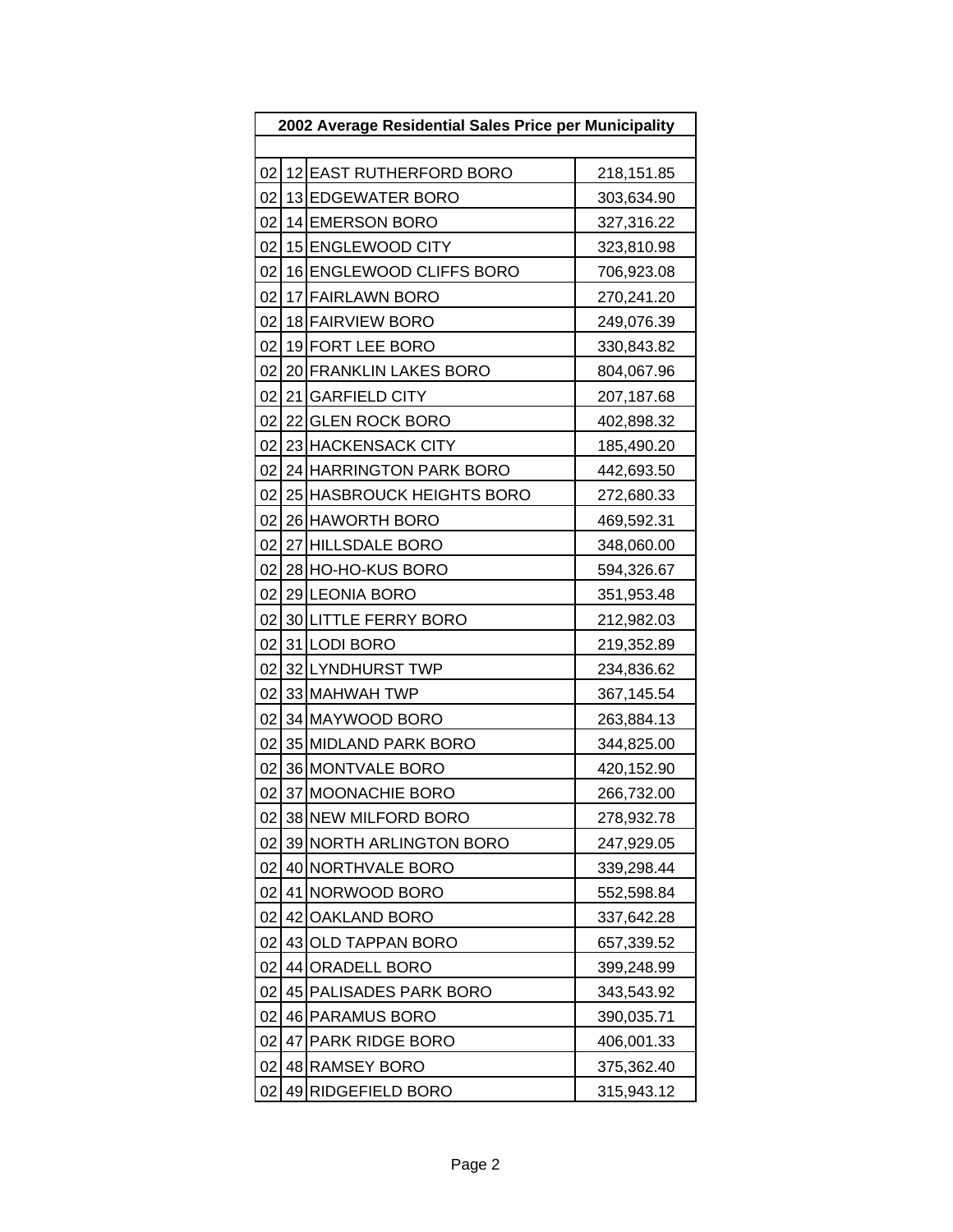| 2002 Average Residential Sales Price per Municipality |    |                               |              |  |  |
|-------------------------------------------------------|----|-------------------------------|--------------|--|--|
|                                                       |    |                               |              |  |  |
|                                                       |    | 02 50 RIDGEFIELD PARK VILLAGE | 228,661.84   |  |  |
| 02                                                    |    | 51 RIDGEWOOD VILLAGE          | 546,175.56   |  |  |
| 02 <sub>l</sub>                                       |    | 52 RIVEREDGE BORO             | 324,545.49   |  |  |
|                                                       |    | 02 53 RIVERVALE TWP           | 437,490.67   |  |  |
| 02                                                    |    | 54 ROCHELLE PARK TWP          | 270,288.89   |  |  |
| 02 <sub>2</sub>                                       |    | 55 ROCKLEIGH BORO             | 1,729,000.00 |  |  |
| 02                                                    |    | 56 RUTHERFORD BORO            | 255,472.92   |  |  |
| 02                                                    |    | 57 SADDLE BROOK TWP           | 260,593.53   |  |  |
| 02 <sub>1</sub>                                       |    | 58 SADDLE RIVER BORO          | 1,421,111.11 |  |  |
| 02                                                    |    | 59 SOUTH HACKENSACK TWP       | 305,110.00   |  |  |
| 02                                                    |    | 60 TEANECK TWP                | 280,440.87   |  |  |
| 02 <sub>l</sub>                                       |    | 61 TENAFLY BORO               | 543,418.42   |  |  |
| 02 <sub>l</sub>                                       |    | 62 TETERBORO BORO             | N/A          |  |  |
| 02                                                    |    | 63 UPPER SADDLE RIVER BORO    | 743,028.95   |  |  |
| 02                                                    |    | 64 WALDWICK BORO              | 294,490.35   |  |  |
| 02                                                    |    | 65 WALLINGTON BORO            | 230,241.50   |  |  |
| 02                                                    |    | 66 WASHINGTON TWP             | 392,508.72   |  |  |
| 02 <sub>l</sub>                                       |    | 67 WESTWOOD BORO              | 318,132.04   |  |  |
| 02                                                    |    | 68 WOODCLIFF LAKE BORO        | 564,488.85   |  |  |
| 02                                                    |    | 69 WOOD-RIDGE BORO            | 248,628.72   |  |  |
| 02                                                    |    | 70 WYCKOFF TWP                | 519,919.28   |  |  |
|                                                       |    | <b>BERGEN COUNTY</b>          | 346,228.95   |  |  |
|                                                       |    |                               |              |  |  |
|                                                       |    | <b>BURLINGTON COUNTY</b>      |              |  |  |
| 03                                                    |    | 01 BASS RIVER TWP             | 109,750.00   |  |  |
| 03                                                    |    | 02 BEVERLY CITY               | 98,564.81    |  |  |
| 03                                                    |    | 03 BORDENTOWN CITY            | 105,005.77   |  |  |
| 03                                                    |    | 04 BORDENTOWN TWP             | 174,471.38   |  |  |
| 03                                                    |    | 05 BURLINGTON CITY            | 102,661.02   |  |  |
| 03                                                    |    | 06 BURLINGTON TWP             | 183,005.75   |  |  |
| 03                                                    | 07 | <b>CHESTERFIELD TWP</b>       | 245,670.37   |  |  |
| 03                                                    |    | 08 CINNAMINSON TWP            | 176,268.55   |  |  |
| 03                                                    |    | 09 DELANCO TWP                | 120,388.33   |  |  |
| 03                                                    |    | 10 DELRAN TWP                 | 155,039.38   |  |  |
| 03                                                    |    | 11 EASTAMPTON TWP             | 162,681.25   |  |  |
| 03                                                    |    | 12 EDGEWATER PARK TWP         | 115,422.86   |  |  |
| 03                                                    |    | 13 EVESHAM TWP                | 165,511.09   |  |  |
| 03                                                    |    | 14 FIELDSBORO BORO            | 123,206.25   |  |  |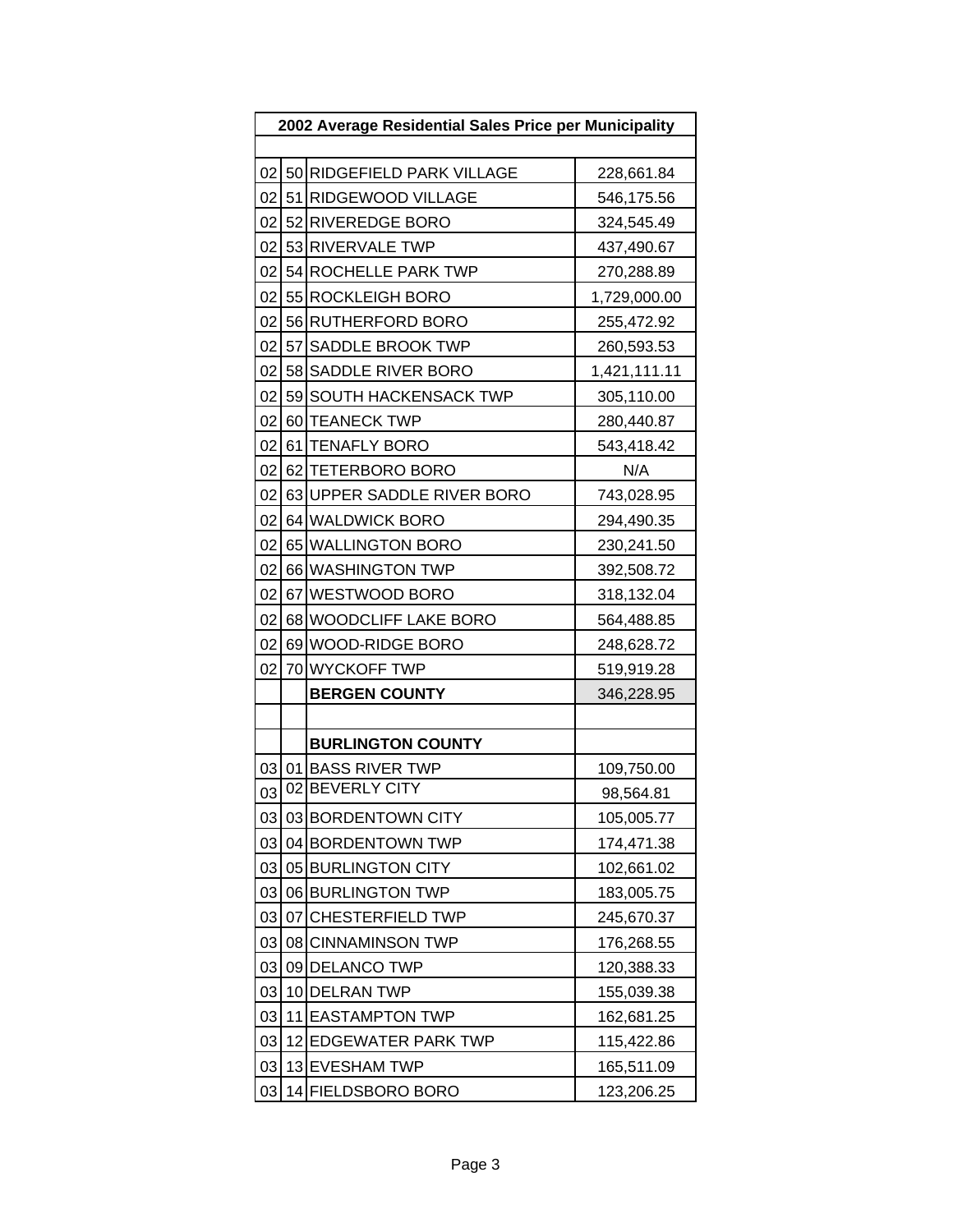| 2002 Average Residential Sales Price per Municipality |    |                          |            |  |  |
|-------------------------------------------------------|----|--------------------------|------------|--|--|
|                                                       |    |                          |            |  |  |
| 03                                                    |    | 15 FLORENCE TWP          | 130,605.02 |  |  |
| 03                                                    |    | 16 HAINESPORT TWP        | 176,277.00 |  |  |
| 03                                                    |    | 17 LUMBERTON TWP         | 160,506.70 |  |  |
| 03                                                    |    | 18 MANSFIELD TWP         | 208,353.47 |  |  |
| 03                                                    |    | 19 MAPLE SHADE TWP       | 104,528.86 |  |  |
| 03                                                    |    | 20 MEDFORD TWP           | 232,165.52 |  |  |
| 03                                                    |    | 21 MEDFORD LAKES BORO    | 194,006.18 |  |  |
| 03                                                    |    | 22 MOORESTOWN TWP        | 331,341.73 |  |  |
| 03                                                    |    | 23 MOUNT HOLLY TWP       | 106,697.01 |  |  |
| 03                                                    |    | 24 MOUNT LAUREL TWP      | 155,196.74 |  |  |
| 03                                                    |    | 25 NEW HANOVER TWP       | 146,841.67 |  |  |
| 03                                                    |    | 26 NORTH HANOVER TWP     | 151,300.00 |  |  |
| 03                                                    |    | 27 PALMYRA BORO          | 115,117.29 |  |  |
| 03                                                    |    | 28 PEMBERTON BORO        | 110,016.67 |  |  |
| 03                                                    |    | 29 PEMBERTON TWP         | 102,573.76 |  |  |
| 03                                                    |    | 30 RIVERSIDE TWP         | 106,304.78 |  |  |
| 03                                                    |    | 31 RIVERTON BORO         | 164,997.62 |  |  |
| 03                                                    |    | 32 SHAMONG TWP           | 234,320.31 |  |  |
| 03                                                    |    | 33 SOUTHAMPTON TWP       | 132,011.87 |  |  |
| 03                                                    |    | 34 SPRINGFIELD TWP       | 221,506.00 |  |  |
| 03                                                    |    | 35 TABERNACLE TWP        | 214,651.48 |  |  |
| 03                                                    |    | 36 WASHINGTON TWP        | 154,875.00 |  |  |
| 03                                                    |    | 37 WESTAMPTON TWP        | 146,507.46 |  |  |
| 03                                                    |    | 38 WILLINGBORO TWP       | 110,822.93 |  |  |
| 03                                                    |    | 39 WOODLAND TWP          | 175,814.29 |  |  |
| 03                                                    |    | 40 WRIGHTSTOWN BORO      | 87,633.33  |  |  |
|                                                       |    | <b>BURLINGTON COUNTY</b> | 163,122.69 |  |  |
|                                                       |    |                          |            |  |  |
|                                                       |    | <b>CAMDEN COUNTY</b>     |            |  |  |
| 04                                                    |    | 01 AUDUBON BORO          | 119,208.60 |  |  |
| 04                                                    |    | 02 AUDUBON PARK BORO     | N/A        |  |  |
| 04                                                    |    | 03 BARRINGTON BORO       | 126,853.23 |  |  |
| 04                                                    |    | 04 BELLMAWR BORO         | 100,681.46 |  |  |
| 04                                                    |    | 05 BERLIN BORO           | 141,964.37 |  |  |
| 04                                                    |    | 06 BERLIN TWP            | 109,430.43 |  |  |
| 04                                                    | 07 | <b>BROOKLAWN BORO</b>    | 79,385.40  |  |  |
| 04                                                    | 08 | <b>CAMDEN CITY</b>       | 39,241.23  |  |  |
| 04                                                    | 09 | <b>CHERRY HILL TWP</b>   | 168,794.98 |  |  |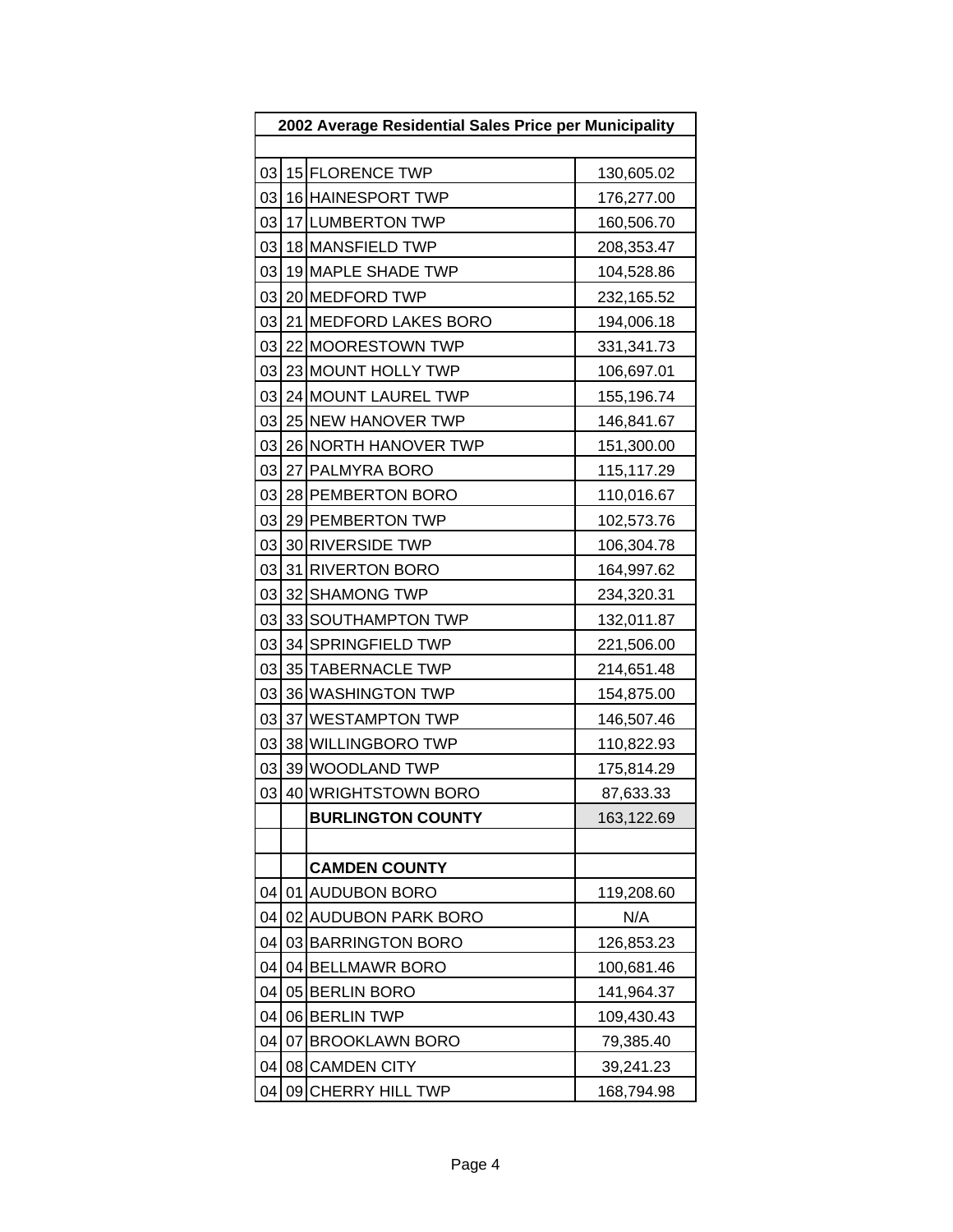| 2002 Average Residential Sales Price per Municipality |  |                        |            |
|-------------------------------------------------------|--|------------------------|------------|
|                                                       |  |                        |            |
| 04                                                    |  | 10 CHESILHURST BORO    | 93,238.89  |
| 04                                                    |  | 11 CLEMENTON BORO      | 83,049.65  |
| 04                                                    |  | 12 COLLINGSWOOD BORO   | 109,790.08 |
| 04                                                    |  | 13 GIBBSBORO BORO      | 143,268.75 |
| 04                                                    |  | 14 GLOUCESTER CITY     | 69,460.92  |
| 04                                                    |  | 15 GLOUCESTER TWP      | 126,381.41 |
| 04                                                    |  | 16 HADDON TWP          | 134,918.58 |
| 04                                                    |  | 17 HADDONFIELD BORO    | 296,429.61 |
| 04                                                    |  | 18 HADDON HEIGHTS BORO | 159,570.78 |
| 04                                                    |  | 19 HI-NELLA BORO       | 119,333.33 |
| 04                                                    |  | 20 LAUREL SPRINGS BORO | 116,856.00 |
| 04                                                    |  | 21 LAWNSIDE BORO       | 102,991.67 |
| 04                                                    |  | 22 LINDENWOLD BORO     | 79,712.57  |
| 04                                                    |  | 23 MAGNOLIA BORO       | 93,711.52  |
| 04                                                    |  | 24 MERCHANTVILLE BORO  | 120,844.26 |
| 04                                                    |  | 25 MOUNT EPHRAIN BORO  | 97,663.92  |
| 04                                                    |  | 26 OAKLYN BORO         | 108,002.74 |
|                                                       |  | 04 27 PENNSAUKEN TWP   | 98,889.65  |
| 04                                                    |  | 28 PINE HILL BORO      | 95,778.70  |
| 04                                                    |  | 29 PINE VALLEY BORO    | N/A        |
| 04                                                    |  | 30 RUNNEMEDE BORO      | 107,685.65 |
| 04                                                    |  | 31 SOMERDALE BORO      | 99,359.51  |
| 04                                                    |  | 32 STRATFORD BORO      | 116,132.03 |
| 04                                                    |  | 33 TAVISTOCK BORO      | N/A        |
| 04                                                    |  | 34 VOORHEES TWP        | 191,601.26 |
| 04                                                    |  | 35 WATERFORD TWP       | 125,297.96 |
| 04                                                    |  | 36 WINSLOW TWP         | 120,751.47 |
| 04                                                    |  | 37 WOODLYNNE BORO      | 60,903.33  |
|                                                       |  | <b>CAMDEN COUNTY</b>   | 128,888.27 |
|                                                       |  |                        |            |
|                                                       |  | <b>CAPE MAY COUNTY</b> |            |
| 05                                                    |  | 01 AVALON BORO         | 661,407.48 |
| 05                                                    |  | 02 CAPE MAY CITY       | 365,489.17 |
| 05                                                    |  | 03 CAPE MAY POINT BORO | 671,687.50 |
| 05                                                    |  | 04 DENNIS TWP          | 166,422.51 |
| 05                                                    |  | 05 LOWER TWP           | 132,350.35 |
| 05                                                    |  | 06 MIDDLE TWP          | 137,491.72 |
| 05                                                    |  | 07 NORTH WILDWOOD CITY | 146,157.18 |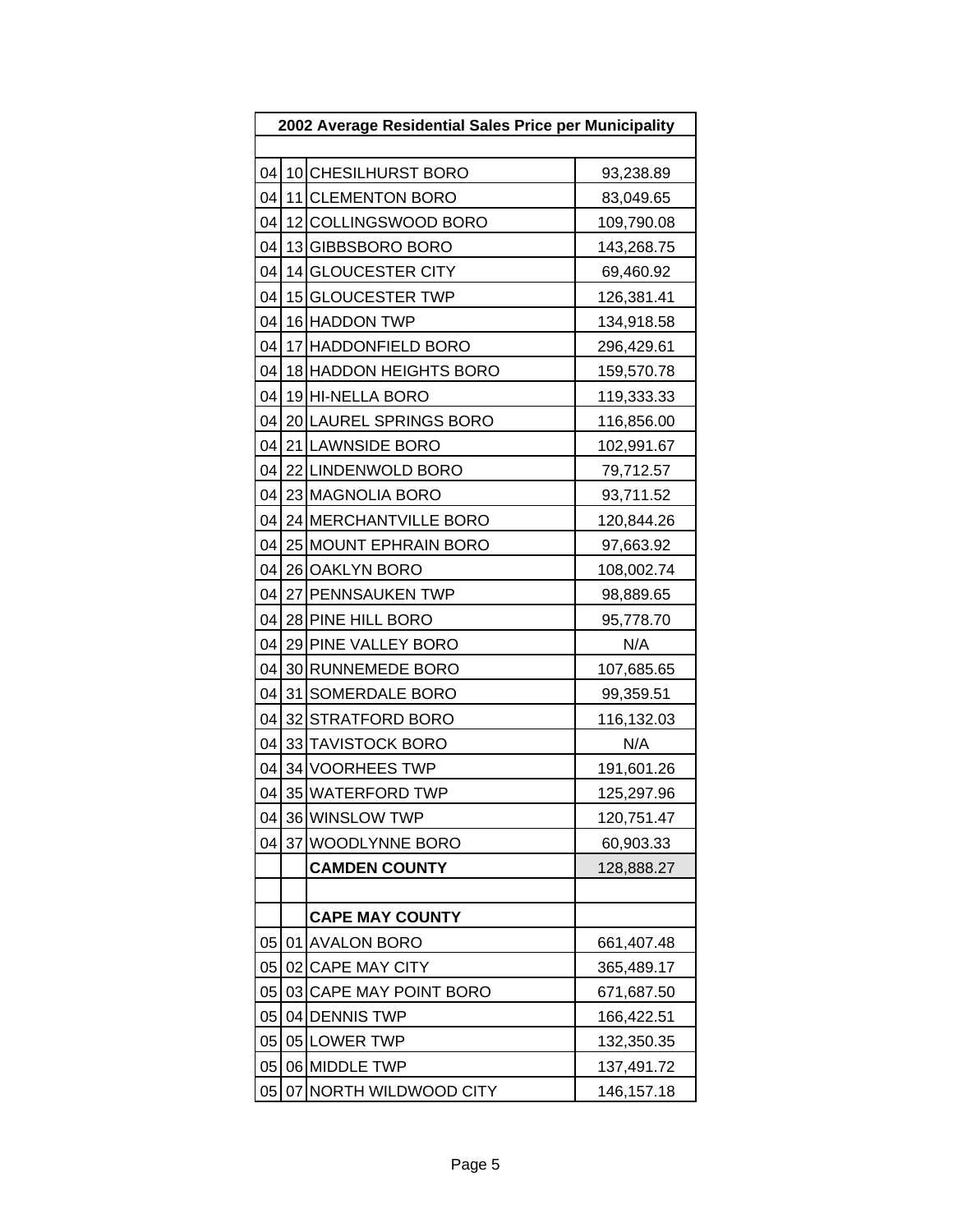| 2002 Average Residential Sales Price per Municipality |  |                          |            |
|-------------------------------------------------------|--|--------------------------|------------|
|                                                       |  |                          |            |
|                                                       |  | 05 08 OCEAN CITY CITY    | 343,409.65 |
| 05                                                    |  | 09 SEA ISLE CITY CITY    | 370,049.28 |
| 05                                                    |  | 10 STONE HARBOR BORO     | 676,218.96 |
| 05                                                    |  | 11 UPPER TWP             | 185,992.24 |
| 05                                                    |  | 12 WEST CAPE MAY BORO    | 238,308.58 |
| 05                                                    |  | 13 WEST WILDWOOD BORO    | 119,109.94 |
| 05                                                    |  | 14 WILDWOOD CITY         | 105,968.23 |
| 05                                                    |  | 15 WILDWOOD CREST BORO   | 165,745.64 |
| 05                                                    |  | 16 WOODBINE BORO         | 131,866.67 |
|                                                       |  | <b>CAPE MAY COUNTY</b>   | 274,474.27 |
|                                                       |  |                          |            |
|                                                       |  | <b>CUMBERLAND COUNTY</b> |            |
|                                                       |  | 06 01 BRIDGETON CITY     | 74,069.02  |
| 06                                                    |  | 02 COMMERCIAL TWP        | 55,104.25  |
| 06                                                    |  | 03 DEERFIELD TWP         | 97,500.00  |
| 06                                                    |  | 04 DOWNE TWP             | 72,352.33  |
| 06                                                    |  | 05 FAIRFIELD TWP         | 84,771.88  |
| 06                                                    |  | 06 GREENWICH TWP         | 81,571.43  |
| 06                                                    |  | 07 HOPEWELL TWP          | 117,307.14 |
| 06                                                    |  | 08 LAWRENCE TWP          | 99,815.38  |
| 06                                                    |  | 09 MAURICE RIVER TWP     | 91,621.05  |
| 06                                                    |  | 10 MILLVILLE CITY        | 91,915.76  |
| 06                                                    |  | 11 SHILOH BORO           | 80,000.00  |
| 06                                                    |  | 12 STOW CREEK TWP        | 109,000.00 |
| 06                                                    |  | 13 UPPER DEERFIELD TWP   | 120,387.82 |
| 06                                                    |  | 14 VINELAND CITY         | 106,876.33 |
|                                                       |  | <b>CUMBERLAND COUNTY</b> | 97,594.60  |
|                                                       |  |                          |            |
|                                                       |  | <b>ESSEX COUNTY</b>      |            |
| 07                                                    |  | 01   BELLEVILLE TWP      | 174,721.61 |
| 07                                                    |  | 02 BLOOMFIELD TWP        | 202,089.68 |
| 07                                                    |  | 03 CALDWELL TWP          | 292,824.14 |
| 07                                                    |  | 04 CEDAR GROOVE TWP      | 350,942.70 |
| 07                                                    |  | 05 EAST ORANGE CITY      | 126,749.13 |
| 07                                                    |  | 06 ESSEX FELLS TWP       | 651,347.83 |
| 07                                                    |  | 07 FAIRFIELD TWP         | 359,844.15 |
| 07                                                    |  | 08 GLEN RIDGE TWP        | 411,431.70 |
| 07                                                    |  | 09 IRVINGTON TWP         | 127,431.27 |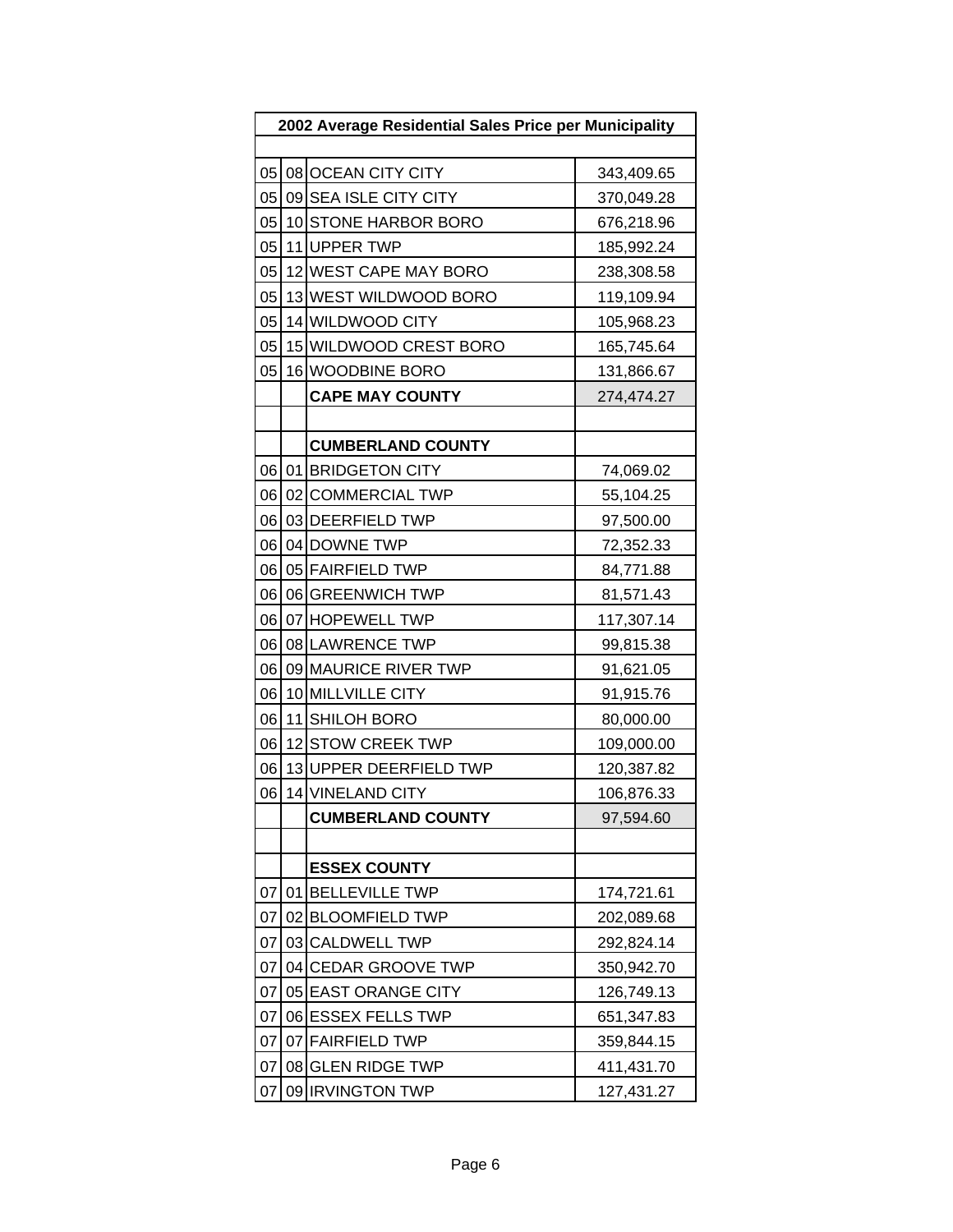| 2002 Average Residential Sales Price per Municipality |    |                             |            |  |  |
|-------------------------------------------------------|----|-----------------------------|------------|--|--|
|                                                       |    |                             |            |  |  |
|                                                       |    | 07 10 LIVINGSTON TWP        | 420,469.00 |  |  |
| 07                                                    |    | 11 MAPLEWOOD TWP            | 330,452.43 |  |  |
| 07                                                    |    | 12 MILLBURN TWP             | 778,876.68 |  |  |
| 07                                                    |    | 13 MONTCLAIR TWP            | 400,556.73 |  |  |
| 07                                                    |    | 14 NEWARK CITY              | 153,460.06 |  |  |
| 07                                                    |    | 15 NORTH CALDWELL TWP       | 503,395.24 |  |  |
| 07                                                    |    | 16 NUTLEY TWP               | 245,268.31 |  |  |
| 07                                                    |    | 17 ORANGE CITY TWP          | 129,758.88 |  |  |
| 07                                                    |    | 18 ROSELAND BORO            | 372,292.96 |  |  |
| 07                                                    |    | 19 SOUTH ORANGE VILLAGE TWP | 364,224.10 |  |  |
| 07                                                    |    | 20 VERONA BORO TWP          | 280,497.73 |  |  |
| 07                                                    |    | 21 WEST CALDWELL TWP        | 316,072.91 |  |  |
| 07                                                    |    | 22 WEST ORANGE TWP          | 277,435.46 |  |  |
|                                                       |    | <b>ESSEX COUNTY</b>         | 259,679.88 |  |  |
|                                                       |    |                             |            |  |  |
|                                                       |    | <b>GLOUCESTER COUNTY</b>    |            |  |  |
|                                                       |    | 08 01 CLAYTON BORO          | 111,327.69 |  |  |
|                                                       |    | 08 02 DEPTFORD TWP          | 116,185.95 |  |  |
| 08                                                    |    | 03 EAST GREENWICH TWP       | 168,524.60 |  |  |
| 08                                                    |    | 04 ELK TWP                  | 127,744.44 |  |  |
| 08                                                    |    | 05 FRANKLIN TWP             | 127,838.42 |  |  |
| 08                                                    |    | 06 GLASSBORO BORO           | 121,171.38 |  |  |
| 08                                                    |    | 07 GREENWICH TWP            | 115,915.32 |  |  |
| 08                                                    |    | 08 HARRISON TWP             | 193,515.11 |  |  |
| 08                                                    |    | 09 LOGAN TWP                | 130,502.87 |  |  |
| 08                                                    |    | 10 MANUTA TWP               | 128,367.65 |  |  |
| 08                                                    |    | 11 MONROE TWP               | 136,827.00 |  |  |
| 08                                                    |    | 12 NATIONAL PARK BORO       | 99,507.74  |  |  |
| 08                                                    |    | 13 NEWFIELD BORO            | 113,128.57 |  |  |
| 08                                                    |    | 14 PAULSBORO BORO           | 73,475.61  |  |  |
| 08                                                    |    | 15 PITMAN BORO              | 114,474.19 |  |  |
| 08                                                    |    | 16 SOUTH HARRISON TWP       | 264,332.14 |  |  |
| 08                                                    | 17 | SWEDESBORO BORO             | 107,337.14 |  |  |
| 08                                                    |    | 18 WASHINGTON TWP           | 144,612.60 |  |  |
| 08                                                    |    | 19 WENONAH BORO             | 179,956.38 |  |  |
| 08                                                    |    | 20 WEST DEPTFORD TWP        | 126,560.24 |  |  |
| 08                                                    | 21 | <b>WESTVILLE BORO</b>       | 82,389.34  |  |  |
| 08                                                    |    | 22 WOODBURY CITY            | 110,257.81 |  |  |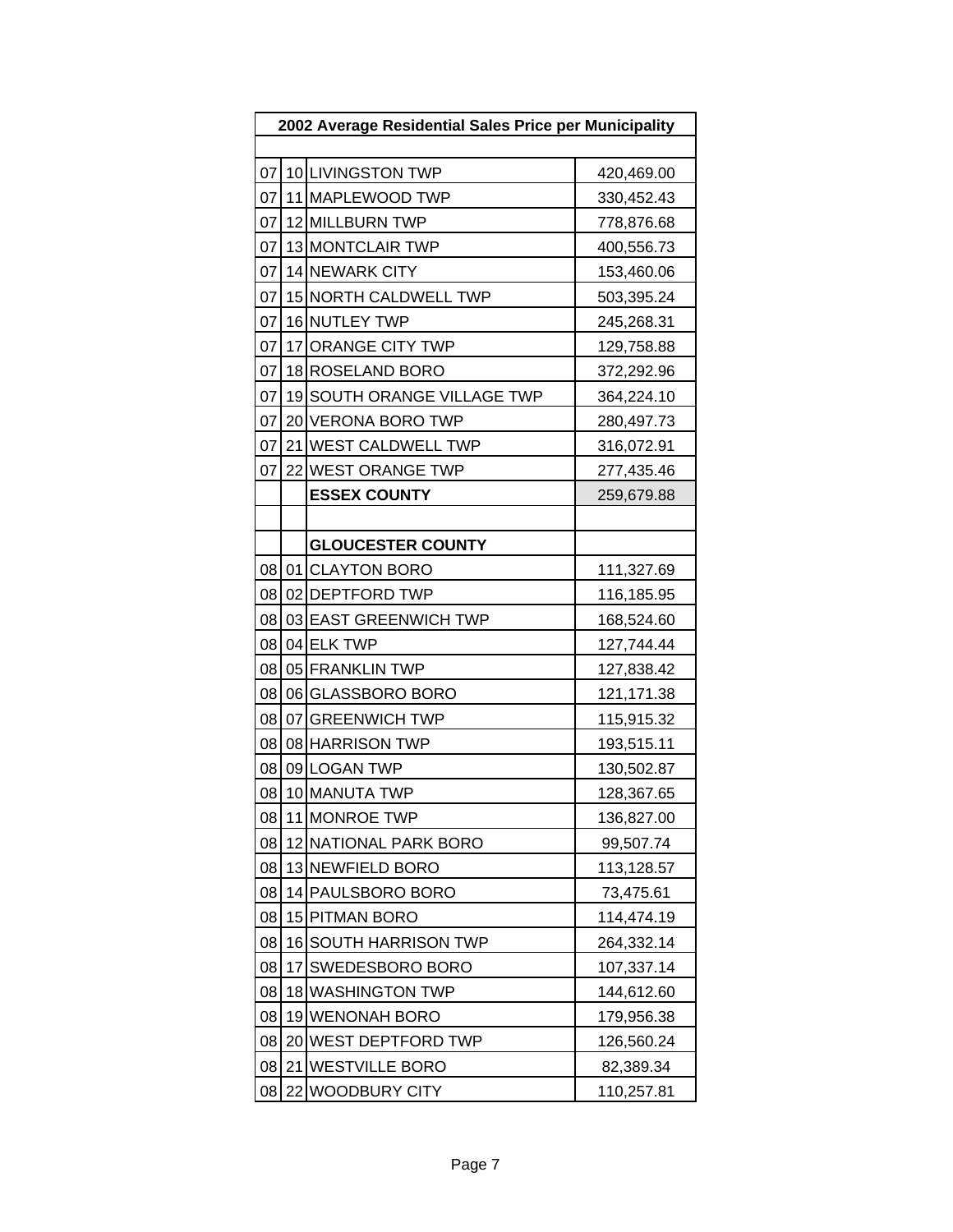| 2002 Average Residential Sales Price per Municipality |    |                          |            |
|-------------------------------------------------------|----|--------------------------|------------|
|                                                       |    |                          |            |
| 08                                                    |    | 23 WOODBURY HEIGHTS BORO | 127,458.33 |
| 08                                                    |    | 24 WOOLWICH TWP          | 223,882.57 |
|                                                       |    | <b>GLOUCESTER COUNTY</b> | 133,963.71 |
|                                                       |    |                          |            |
|                                                       |    | <b>HUDSON COUNTY</b>     |            |
|                                                       |    | 09 01 BAYONNE CITY       | 207,524.53 |
| 09                                                    |    | 02 EAST NEWARK BORO      | 181,120.00 |
| 09                                                    |    | 03 GUTTENBERG TOWN       | 248,818.95 |
| 09                                                    |    | 04 HARRISON TOWN         | 185,851.89 |
| 09                                                    |    | 05 HOBOKEN CITY          | 322,577.95 |
| 09                                                    |    | 06 JERSEY CITY CITY      | 177,389.30 |
| 09                                                    |    | 07 KEARNY TOWN           | 201,439.80 |
| 09                                                    |    | 08 NORTH BERGEN TWP      | 199,942.04 |
| 09                                                    |    | 09 SECAUCUS TOWN         | 229,937.96 |
| 09                                                    |    | 10 UNION CITY CITY       | 182,071.01 |
| 09                                                    |    | 11 WEEHAWKEN TWP         | 347,570.97 |
| 09                                                    |    | 12 WEST NEW YORK TOWN    | 189,025.53 |
|                                                       |    | <b>HUDSON COUNTY</b>     | 212,474.10 |
|                                                       |    |                          |            |
|                                                       |    | <b>HUNTERDON COUNTY</b>  |            |
|                                                       |    | 10 01 ALEXANDRIA TWP     | 334,362.77 |
| 10 <sup>1</sup>                                       |    | 02 BETHLEHAM TWP         | 338,996.05 |
| 10                                                    |    | 03 BLOOMSBURY BORO       | 224,718.18 |
| 10 <sub>1</sub>                                       |    | 04 CALIFON BORO          | 278,910.53 |
| 10                                                    |    | 05 CLINTON TOWN          | 280,937.65 |
| 10                                                    |    | 06 CLINTON TWP           | 316,513.78 |
|                                                       |    | 10 07 DELAWARE TWP       | 554,400.00 |
| 10                                                    |    | 08 EAST AMWELL TWP       | 310,775.56 |
| 10                                                    |    | 09 FLEMINGTON BORO       | 221,469.57 |
| 10                                                    |    | 10 FRANKLIN TWP          | 334,467.14 |
| 10                                                    |    | 11 FRENCHTOWN BORO       | 251,070.83 |
| 10                                                    |    | 12 GLEN GARDNER BORO     | 143,617.95 |
| 10                                                    |    | 13 HAMPTON BORO          | 175,406.25 |
| 10                                                    |    | 14 HIGH BRIDGE BORO      | 212,730.88 |
| 10                                                    |    | 15 HOLLAND TWP           | 262,474.58 |
| 10                                                    |    | 16 KINGWOOD TWP          | 296,064.71 |
| 10                                                    | 17 | <b>LAMBERTVILLE CITY</b> | 239,950.63 |
| 10                                                    |    | 18 LEBANON BORO          | 216,906.25 |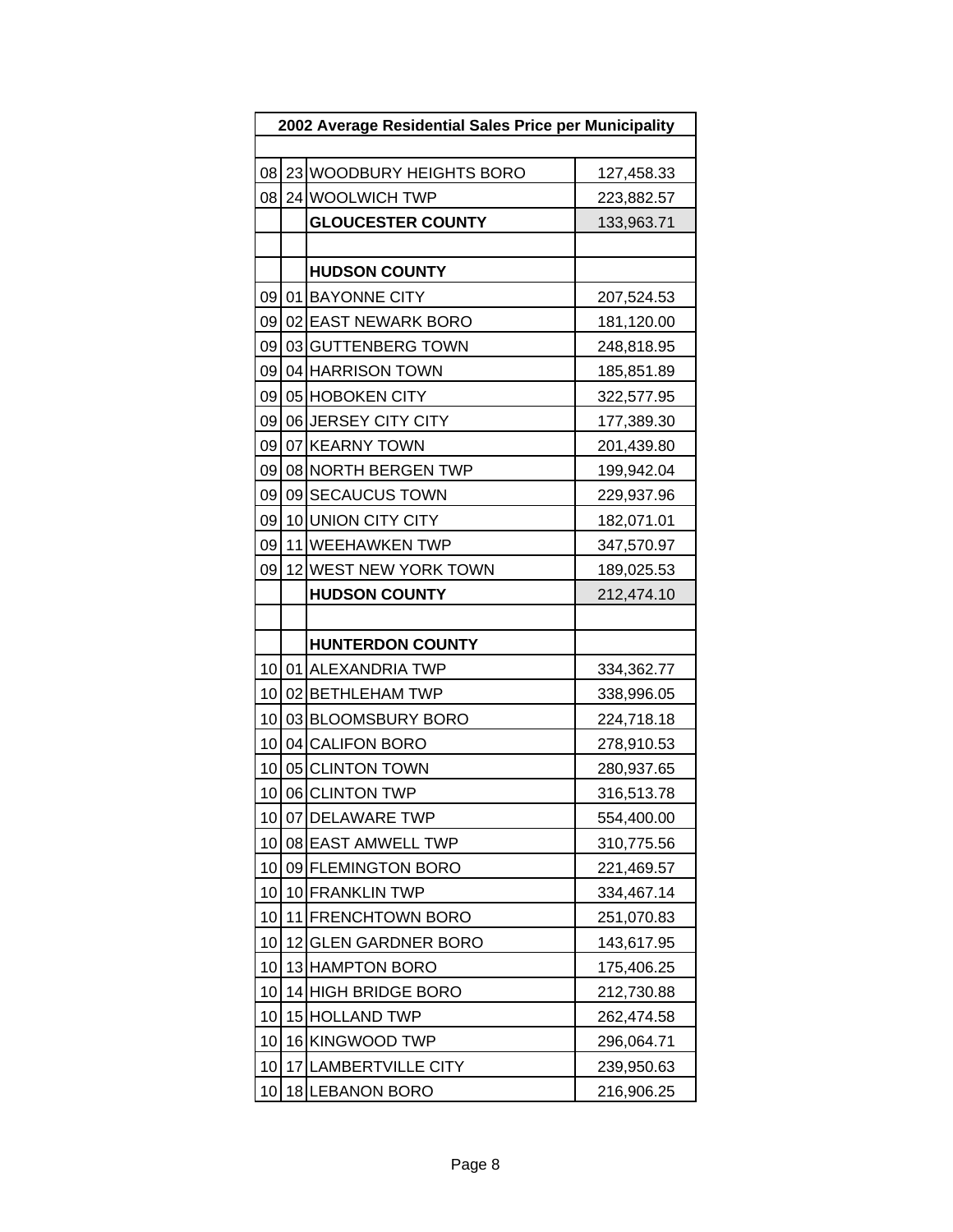| 2002 Average Residential Sales Price per Municipality |    |                         |            |  |
|-------------------------------------------------------|----|-------------------------|------------|--|
|                                                       |    |                         |            |  |
| 10                                                    |    | 19 LEBANON TWP          | 296,427.17 |  |
| 10                                                    |    | 20 MILFORD BORO         | 185,805.56 |  |
| 10                                                    |    | 21 RARITAN TWP          | 271,749.71 |  |
| 10                                                    |    | 22 READINGTON TWP       | 315,696.60 |  |
| 10                                                    |    | 23 STOCKTON BORO        | 297,687.50 |  |
| 10                                                    |    | 24 TEWKSBURY TWP        | 649,842.11 |  |
| 10                                                    |    | 25 UNION TWP            | 224,783.93 |  |
| 10                                                    |    | 26 WEST AMWELL TWP      | 231,950.00 |  |
|                                                       |    | <b>HUNTERDON COUNTY</b> | 287,478.47 |  |
|                                                       |    |                         |            |  |
|                                                       |    | <b>MERCER COUNTY</b>    |            |  |
| 11                                                    |    | 01 EAST WINDSOR TWP     | 164,570.86 |  |
| 11                                                    |    | 02 EWING TWP            | 159,371.23 |  |
| 11                                                    |    | 03 HAMILTON TWP         | 150,647.15 |  |
| 11                                                    |    | 04 HIGHTSTOWN BORO      | 165,538.02 |  |
| 11                                                    |    | 05 HOPEWELL BORO        | 254,872.88 |  |
| 11                                                    |    | 06 HOPEWELL TWP         | 364,157.63 |  |
| 11                                                    |    | 07 LAWRENCE TWP         | 204,948.10 |  |
| 11                                                    |    | 08 PENNIGTON BORO       | 376,288.02 |  |
| 11                                                    |    | 09 PRINCETON BORO       | 591,473.23 |  |
| 11                                                    |    | 10 PRINCETON TWP        | 595,009.29 |  |
| 11                                                    |    | 11 TRENTON CITY         | 73,999.48  |  |
| 11                                                    |    | 12 WASHINGTON TWP       | 220,023.60 |  |
| 11                                                    |    | 13 WEST WINDSOR TWP     | 356,212.45 |  |
|                                                       |    | <b>MERCER COUNTY</b>    | 217,444.51 |  |
|                                                       |    |                         |            |  |
|                                                       |    | <b>MIDDLESEX COUNTY</b> |            |  |
| 12                                                    |    | 01 CARTERET BORO        | 169,667.76 |  |
| 12                                                    |    | 02 CRANBURY TWP         | 445,234.21 |  |
| 12                                                    |    | 03 DUNELLEN BORO        | 183,909.91 |  |
| 12                                                    |    | 04 EAST BRUNSWICK TWP   | 228,319.39 |  |
| 12                                                    |    | 05 EDISON TWP           | 231,642.50 |  |
| 12                                                    |    | 06 HELMETTA BORO        | 142,793.48 |  |
| 12                                                    |    | 07 HIGHLAND PARK BORO   | 237,529.89 |  |
| 12                                                    |    | 08 JAMESBURG BORO       | 164,971.39 |  |
| 12                                                    |    | 09 METUCHEN BORO        | 243,597.98 |  |
| 12                                                    |    | 10 MIDDLESEX BORO       | 172,884.84 |  |
| 12                                                    | 11 | <b>MILLTOWN BORO</b>    | 229,638.79 |  |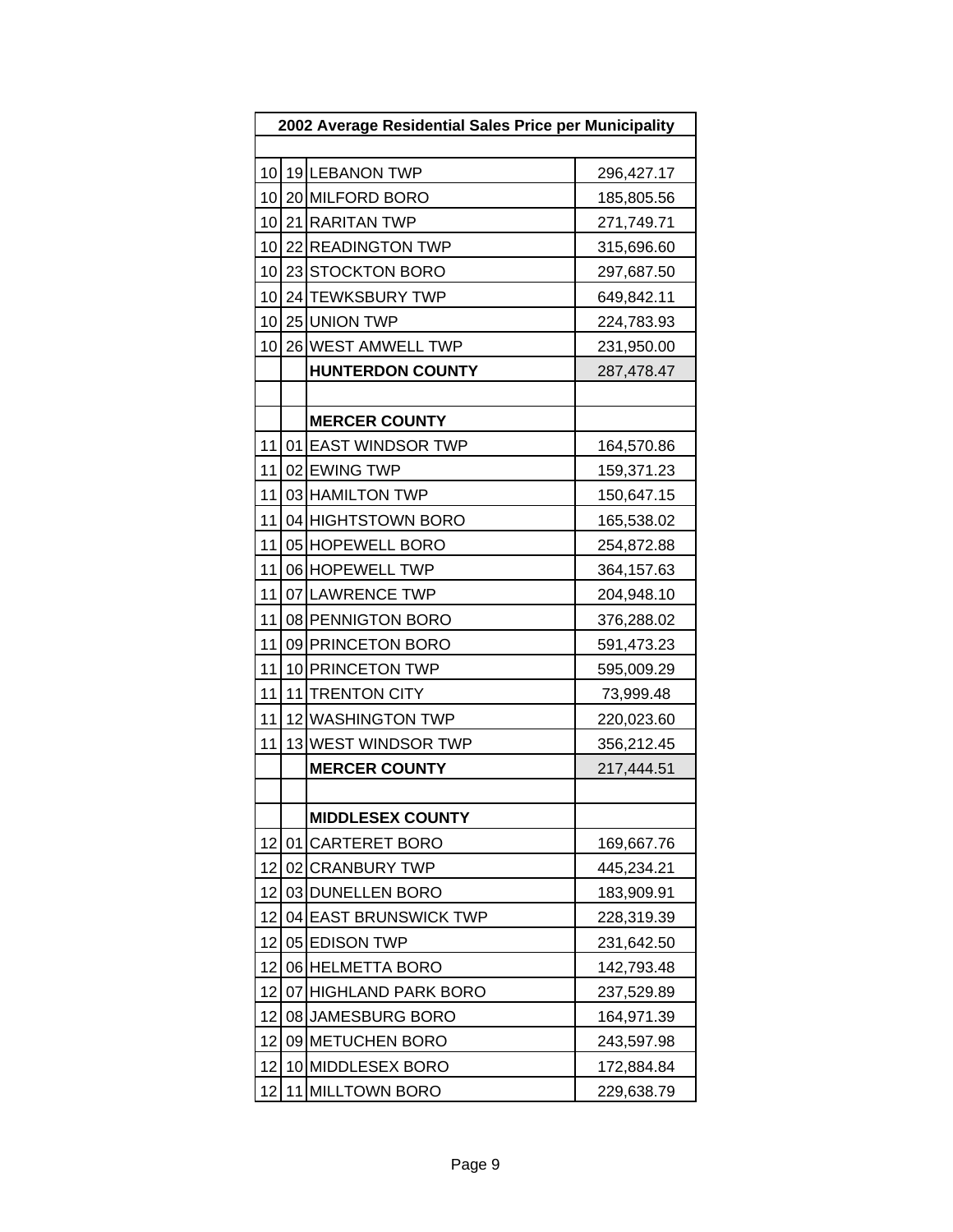| 2002 Average Residential Sales Price per Municipality |  |                            |              |  |  |
|-------------------------------------------------------|--|----------------------------|--------------|--|--|
|                                                       |  |                            |              |  |  |
| 12                                                    |  | 12 MONROE TWP              | 210,256.84   |  |  |
| 12                                                    |  | 13 NEW BRUNSWICK CITY      | 159,128.60   |  |  |
| 12                                                    |  | 14 NORTH BRUNSWICK TWP     | 196,624.39   |  |  |
| 12                                                    |  | 15 OLD BRIDGE TWP          | 212,169.07   |  |  |
| 12                                                    |  | 16 PERTH AMBOY CITY        | 154,017.83   |  |  |
| 12                                                    |  | 17 PISCATAWAY TWP          | 210,865.88   |  |  |
| 12                                                    |  | 18 PLAINSBORO TWP          | 194,167.78   |  |  |
| 12                                                    |  | 19 SAYREVILLE BORO         | 196,624.94   |  |  |
| 12                                                    |  | 20 SOUTH AMBOY CITY        | 158,971.81   |  |  |
| 12                                                    |  | 21 SOUTH BRUNSWICK TWP     | 241,304.47   |  |  |
| 12                                                    |  | 22 SOUTH PLAINSFIELD BORO  | 213,082.65   |  |  |
| 12                                                    |  | 23 SOUTH RIVER BORO        | 187,713.37   |  |  |
| 12                                                    |  | 24 SPOTSWOOD BORO          | 184,259.10   |  |  |
| 12                                                    |  | 25 WOODBRIDGE TWP          | 187,513.04   |  |  |
|                                                       |  | <b>MIDDLESEX COUNTY</b>    | 205,859.10   |  |  |
|                                                       |  |                            |              |  |  |
|                                                       |  | <b>MOMMOUTH COUNTY</b>     |              |  |  |
|                                                       |  | 13 01 ABERDEEN TWP         | 183,513.54   |  |  |
| 13                                                    |  | 02 ALLENHURST BORO         | 673,225.00   |  |  |
| 13                                                    |  | 03 ALLENTOWN BORO          | 199,771.15   |  |  |
| 13                                                    |  | 04 ASBURY PARK CITY        | 131,846.75   |  |  |
| 13                                                    |  | 05 ATLANTIC HIGHLANDS BORO | 280,708.40   |  |  |
| 13                                                    |  | 06 AVON-BY-THE-SEA BOR     | 447,462.14   |  |  |
| 13                                                    |  | 07 BELMAR BORO             | 226,119.14   |  |  |
| 13                                                    |  | 08 BRADLEY BEACH BORO      | 308,601.52   |  |  |
| 13                                                    |  | 09 BRIELLE BORO            | 365,991.75   |  |  |
| 13                                                    |  | 10 COLTS NECK TWP          | 672,246.70   |  |  |
| 13                                                    |  | 11 DEAL BORO               | 1,545,555.56 |  |  |
| 13                                                    |  | 12 EATONTOWN BORO          | 228,616.27   |  |  |
| 13                                                    |  | 13 ENGLISHTOWN BORO        | 176,496.78   |  |  |
| 13                                                    |  | 14 FAIR HAVEN BORO         | 417,314.00   |  |  |
| 13                                                    |  | 15 FARMINGDALE BORO        | 234,007.69   |  |  |
| 13                                                    |  | 16 FREEHOLD BORO           | 162,612.41   |  |  |
| 13                                                    |  | 17 FREEHOLD TWP            | 241,100.18   |  |  |
| 13                                                    |  | 18 HAZLET TWP              | 201,627.05   |  |  |
| 13                                                    |  | 19 HIGHLANDS BORO          | 158,737.88   |  |  |
| 13                                                    |  | 20 HOLMDEL TWP             | 473,022.72   |  |  |
| 13                                                    |  | 21 HOWELL TWP              | 204,817.71   |  |  |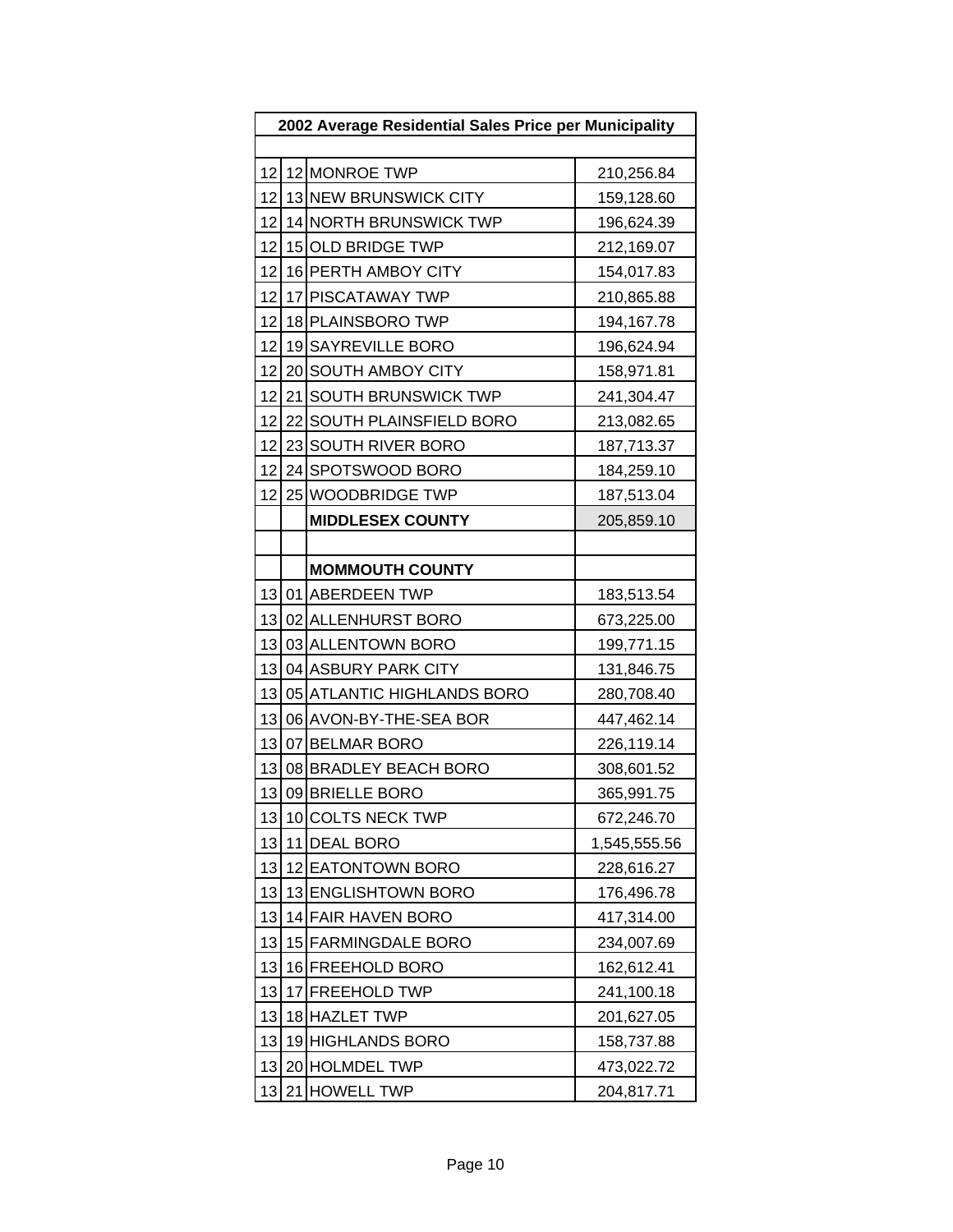| 2002 Average Residential Sales Price per Municipality |  |                             |              |
|-------------------------------------------------------|--|-----------------------------|--------------|
|                                                       |  |                             |              |
|                                                       |  | 13 22 INTERLAKEN BORO       | 428,227.27   |
| 13                                                    |  | 23 KEANSBURG BORO           | 111,785.43   |
| 13                                                    |  | 24 KEYPORT BORO             | 170,198.49   |
| 13                                                    |  | 25 LITTLE SILVER BORO       | 464,526.60   |
| 13                                                    |  | 26 LOCH ARBOUR VILLAGE      | 410,000.00   |
| 13                                                    |  | 27 LONG BRANCH CITY         | 216,628.81   |
| 13                                                    |  | 28 MANALAPAN TWP            | 266,268.25   |
| 13                                                    |  | 29 MANASQUAN BORO           | 352,090.87   |
| 13                                                    |  | 30 MARLBORO TWP             | 343,100.02   |
|                                                       |  | 13 31 MATAWAN BORO          | 209,566.08   |
| 13                                                    |  | 32 MIDDLETOWN TWP           | 286,448.34   |
| 13                                                    |  | 33 MILLSTONE TWP            | 365,866.67   |
| 13                                                    |  | 34 MONMOUTH BEACH BORO      | 288,272.70   |
| 13                                                    |  | 35 NEPTUNE TWP              | 183,036.57   |
| 13                                                    |  | 36 NEPTUNE CITY BORO        | 147,071.43   |
| 13                                                    |  | 37 OCEAN TWP                | 292,348.08   |
| 13                                                    |  | 38 OCEANPORT BORO           | 328,123.68   |
| 13                                                    |  | 39 RED BANK BORO            | 264,700.95   |
| 13                                                    |  | 40 ROOSEVELT BORO           | 120,212.50   |
| 13                                                    |  | 41 RUMSON BORO              | 850,318.96   |
| 13                                                    |  | 42 SEA BRIGHT BORO          | 233,723.11   |
| 13                                                    |  | 43 SEA GIRT BORO            | 865,552.93   |
| 13                                                    |  | 44 SHREWSBURY BORO          | 448,805.13   |
| 13                                                    |  | 45 SHREWSBURY TWP           | 107,133.33   |
| 13                                                    |  | 46 SOUTH BELMAR BORO        | 151,497.92   |
| 13                                                    |  | 47 SPRING LAKE BORO         | 1,328,486.63 |
| 13                                                    |  | 48 SPRING LAKE HEIGHTS BORO | 320,866.67   |
| 13                                                    |  | 49 TINTON FALLS BORO        | 205,943.45   |
| 13                                                    |  | 50 UNION BEACH BORO         | 150,197.26   |
| 13                                                    |  | 51 UPPER FREEHOLD TWP       | 344,833.33   |
| 13                                                    |  | 52 WALL TWP                 | 332,156.25   |
| 13                                                    |  | 53 WEST LONG BRANCH BORO    | 284,845.63   |
|                                                       |  | <b>MONMOUTH COUNTY</b>      | 278,390.59   |
|                                                       |  |                             |              |
|                                                       |  | <b>MORRIS COUNTY</b>        |              |
| 14                                                    |  | 01 BOONTON TOWN             | 287,878.89   |
| 14                                                    |  | 02 BOONTON TWP              | 463,592.00   |
| 14                                                    |  | 03 BULTER BORO              | 240,883.82   |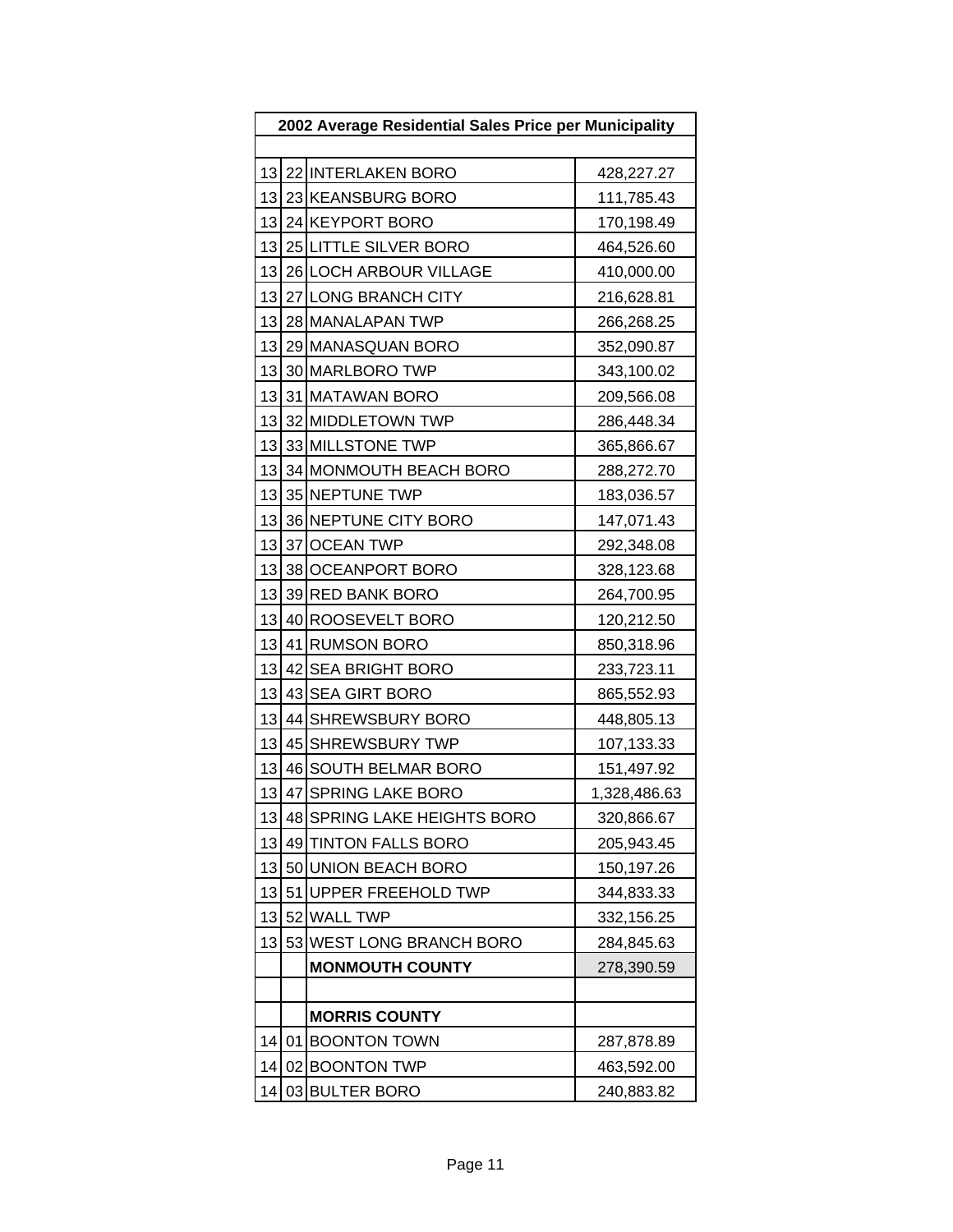| 2002 Average Residential Sales Price per Municipality |  |                              |              |  |  |
|-------------------------------------------------------|--|------------------------------|--------------|--|--|
|                                                       |  |                              |              |  |  |
| 14                                                    |  | 04 CHATHAM BORO              | 511,817.27   |  |  |
| 14                                                    |  | 05 CHATHAM TWP               | 475,853.32   |  |  |
| 14                                                    |  | 06 CHESTER BORO              | 534,833.33   |  |  |
| 14                                                    |  | 07 CHESTER TWP               | 597,964.63   |  |  |
| 14                                                    |  | 08 DENVILLE TWP              | 340,056.67   |  |  |
| 14                                                    |  | 09 DOVER TOWN                | 190,903.50   |  |  |
| 14                                                    |  | 10 EAST HANOVER TWP          | 364,405.83   |  |  |
| 14                                                    |  | 11 FLORHAM PARK BORO         | 381,761.98   |  |  |
| 14                                                    |  | 12 HANOVER TWP               | 328,430.12   |  |  |
| 14                                                    |  | 13 HARDING TWP               | 1,079,504.35 |  |  |
| 14                                                    |  | 14 JEFFERSON TWP             | 231,891.70   |  |  |
| 14                                                    |  | 15 KINNELON BORO             | 480,342.12   |  |  |
| 14                                                    |  | 16 LINCOLN PARK BORO         | 234,283.34   |  |  |
| 14                                                    |  | 17 MADISON BORO              | 539,263.15   |  |  |
| 14                                                    |  | 18 MENDHAM BORO              | 602,858.40   |  |  |
| 14                                                    |  | 19 MENDHAM TWP               | 692,295.17   |  |  |
| 14                                                    |  | 20 MINE HILL TWP             | 221,839.98   |  |  |
| 14                                                    |  | 21 MONTVILLE TWP             | 403,186.01   |  |  |
| 14                                                    |  | 22 MORRIS TWP                | 416,272.31   |  |  |
| 14                                                    |  | 23 MORRIS PLAINS BORO        | 316,914.65   |  |  |
| 14                                                    |  | 24 MORRISTOWN TOWN           | 279,070.22   |  |  |
| 14                                                    |  | 25 MOUNTAIN LAKES BORO       | 667,301.42   |  |  |
| 14                                                    |  | 26 MOUNT ARLINGTON BORO      | 228,269.26   |  |  |
| 14                                                    |  | 27 MOUNT OLIVE TWP           | 266,160.95   |  |  |
| 14                                                    |  | 28 NETCONG BORO              | 174,053.85   |  |  |
| 14                                                    |  | 29 PARSIPPANY-TROY HILLS TWP | 270,150.52   |  |  |
| 141                                                   |  | 30 LONG HILL TWP             | 385,064.80   |  |  |
| 14                                                    |  | 31 PEQUANNOCK TWP            | 279,267.38   |  |  |
| 14                                                    |  | 32 RANDOLPH TWP              | 401,048.79   |  |  |
| 14                                                    |  | 33 RIVERDALE BORO            | 253,169.44   |  |  |
| 14                                                    |  | 34 ROCKAWAY BORO             | 221,260.25   |  |  |
| 14                                                    |  | 35 ROCKAWAY TWP              | 248,247.94   |  |  |
| 14                                                    |  | 36 ROXBURY TWP               | 254,105.66   |  |  |
| 14                                                    |  | 37 VICTORY GARDENS BORO      | 142,015.38   |  |  |
| 14                                                    |  | 38 WASHINGTON TWP            | 345,115.90   |  |  |
| 14                                                    |  | 39 WHARTON BORO              | 217,620.46   |  |  |
|                                                       |  | <b>MORRIS COUNTY</b>         | 344,781.20   |  |  |
|                                                       |  |                              |              |  |  |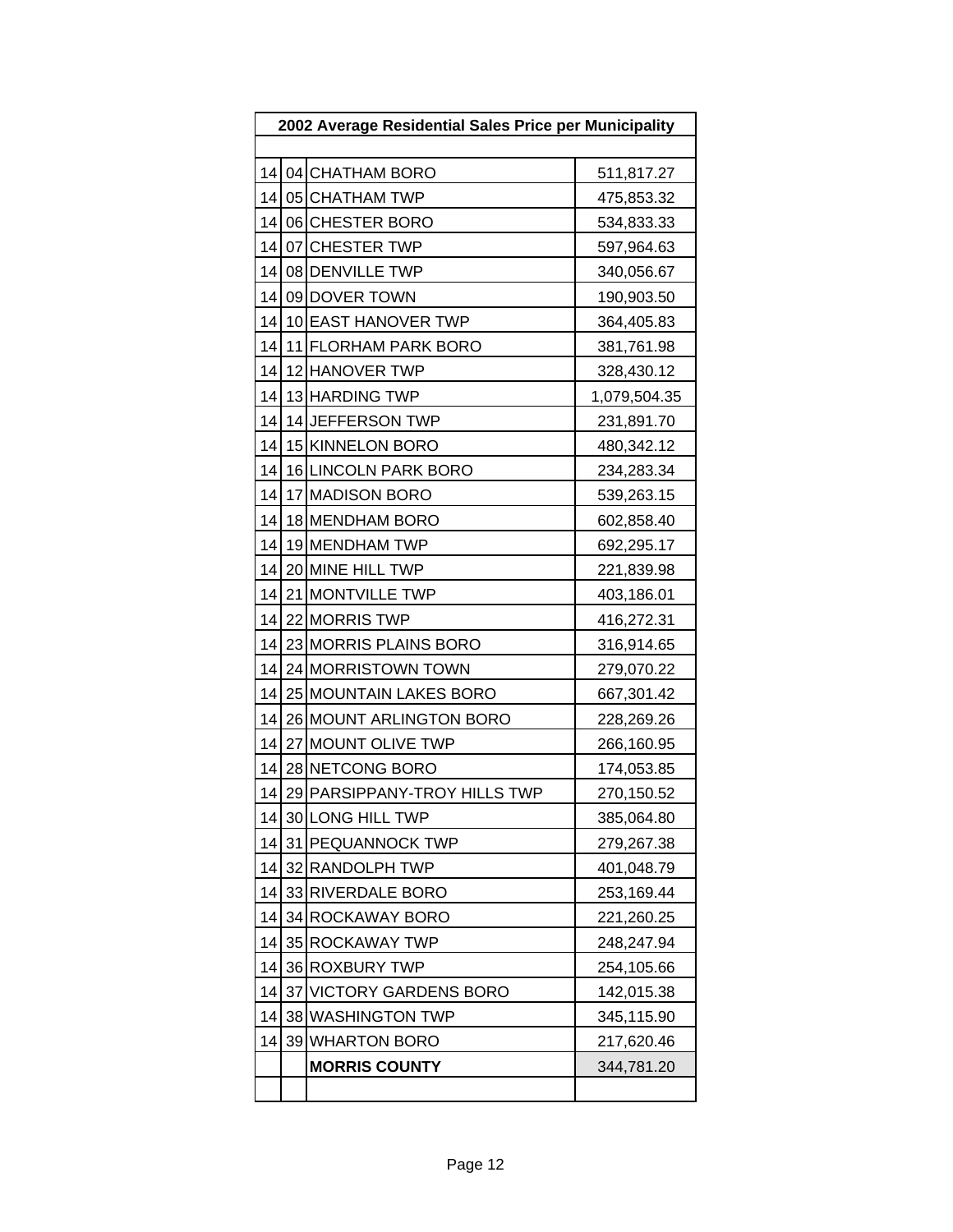| 2002 Average Residential Sales Price per Municipality |    |                              |              |
|-------------------------------------------------------|----|------------------------------|--------------|
|                                                       |    |                              |              |
|                                                       |    | <b>OCEAN COUNTY</b>          |              |
| 15                                                    |    | 01 BARNEGAT TWP              | 141,605.52   |
| 15                                                    |    | 02 BARNEGAT LIGHT BORO       | 451,996.77   |
| 15                                                    |    | 03 BAY HEAD BORO             | 1,155,131.58 |
| 15 <sup>1</sup>                                       |    | 04 BEACH HAVEN BORO          | 449,761.95   |
| 15                                                    |    | 05 BEACHWOOD BORO            | 147,050.75   |
| 15                                                    |    | 06 BERKELEY BORO             | 141,027.69   |
| 15                                                    |    | 07 BRICK TWP                 | 183,072.81   |
|                                                       |    | 15 08 DOVER TWP              | 194,573.66   |
| 15                                                    |    | 09 EAGLESWOOD TWP            | 133,733.33   |
| 15                                                    |    | 10 HARVEY CEDARS BORO        | 662,488.24   |
| 15                                                    |    | 11 ISLAND HEIGHTS BORO       | 216,688.89   |
| 15                                                    |    | 12 JACKSON TWP               | 190,935.76   |
| 15                                                    |    | 13 LACEY TWP                 | 173,418.41   |
| 15                                                    |    | 14 LAKEHURST BORO            | 95,955.00    |
| 15                                                    |    | 15 LAKEWOOD TWP              | 145,986.12   |
| 15                                                    |    | 16 LAVALLETTE BORO           | 440,482.47   |
| 15                                                    |    | 17 LITTLE EGG HARBOR TWP     | 117,163.64   |
| 15                                                    |    | 18 LONG BEACH TWP            | 576,825.94   |
| 15                                                    |    | 19 MANCHESTER TWP            | 117,883.72   |
| 15                                                    |    | 20 MANTOLOKING BORO          | 2,900,000.00 |
| 15                                                    |    | 21 OCEAN TWP                 | 137,541.14   |
| 15                                                    |    | 22 OCEAN GATE BORO           | 123,055.56   |
| 15                                                    |    | 23 PINE BEACH BORO           | 159,950.00   |
| 15                                                    |    | 24 PLUMSTED TWP              | 201,505.41   |
| 15                                                    |    | 25 POINT PLEASANT BORO       | 230,926.55   |
| 15                                                    |    | 26 POINT PLEASANT BEACH BORO | 354,688.19   |
| 15                                                    |    | 27 SEASIDE HEIGHTS BORO      | 112,014.35   |
| 15                                                    |    | 28 SEASIDE PARK BORO         | 309,090.91   |
| 15                                                    |    | 29 SHIP BOTTOM BORO          | 372,648.15   |
| 15                                                    | 30 | SOUTH TOMS RIVER BORO        | 104,881.48   |
| 15                                                    | 31 | <b>STAFFORD BORO</b>         | 163,344.08   |
| 15                                                    | 32 | <b>SURF CITY BORO</b>        | 446,429.36   |
| 15                                                    |    | 33 TUCKERTON BORO            | 111,173.13   |
|                                                       |    | <b>OCEAN COUNTY</b>          | 193,579.56   |
|                                                       |    |                              |              |
|                                                       |    | <b>PASSAIC COUNTY</b>        |              |
| 16                                                    | 01 | <b>BLOOMINGDALE BORO</b>     | 227,927.13   |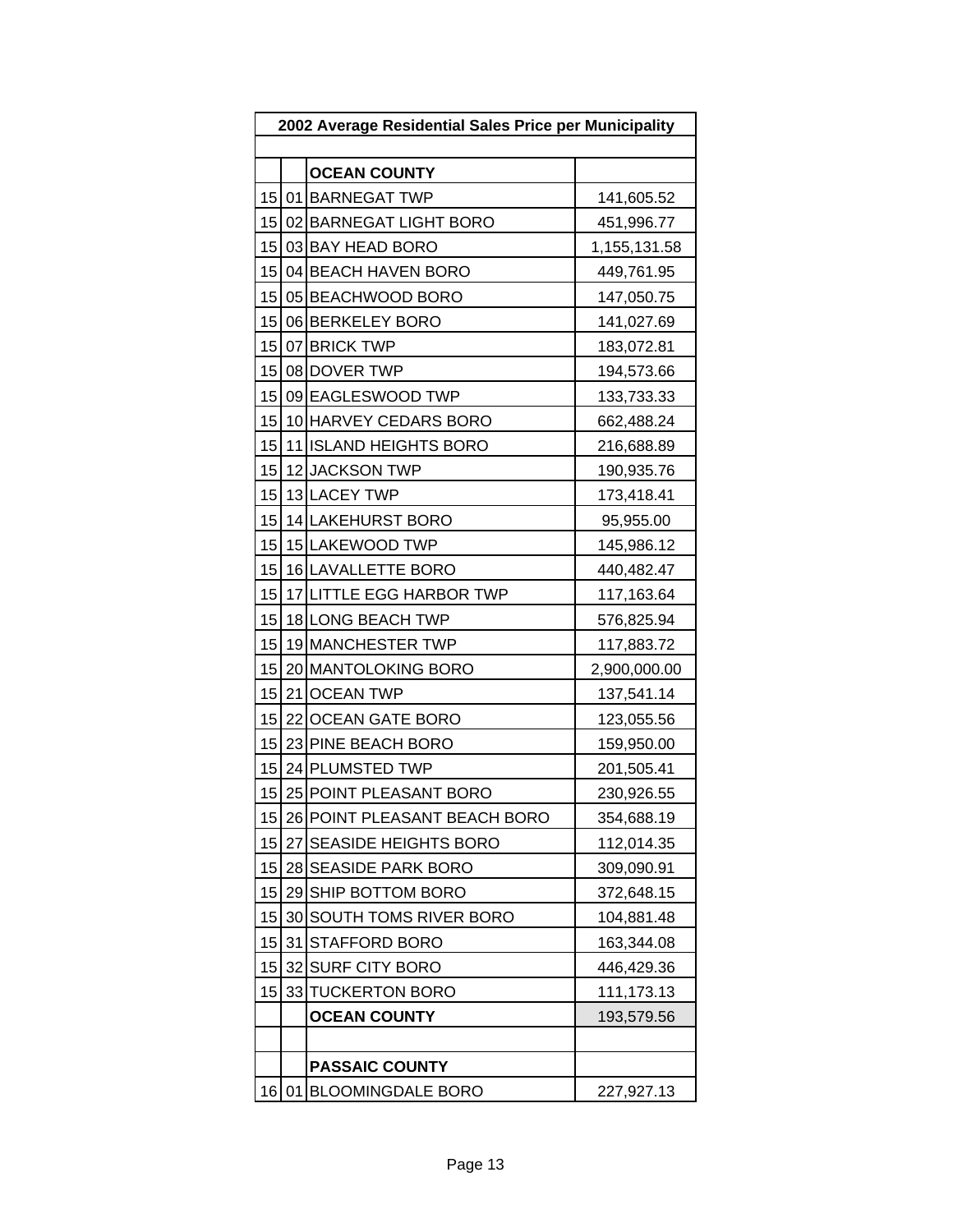| 2002 Average Residential Sales Price per Municipality |    |                             |            |
|-------------------------------------------------------|----|-----------------------------|------------|
|                                                       |    |                             |            |
|                                                       |    | 16 02 CLIFTON CITY          | 227,028.69 |
| 16                                                    |    | 03 HALEDON BORO             | 210,184.12 |
| 16                                                    |    | 04 HAWTHORNE BORO           | 270,518.43 |
|                                                       |    | 16 05 LITTLE FALLS TWP      | 245,567.19 |
| 16                                                    |    | 06 NORTH HALEDON BORO       | 333,602.22 |
| 16                                                    |    | 07 PASSAIC CITY             | 178,746.52 |
|                                                       |    | 16 08 PATERSON CITY         | 157,703.42 |
| 16                                                    |    | 09 POMPTON LAKES BORO       | 210,026.53 |
| 16                                                    |    | 10 PROSPECT PARK BORO       | 182,740.12 |
| 16                                                    |    | 11 RINGWOOD BORO            | 265,981.94 |
| 16                                                    |    | 12 TOTOWA BORO              | 277,144.21 |
| 16                                                    |    | 13 WANAQUE BORO             | 227,180.45 |
| 16                                                    |    | 14 WAYNE TWP                | 337,395.09 |
| 16                                                    |    | 15 WEST MILFORD TWP         | 213,097.79 |
| 16                                                    |    | 16 WEST PATERSON BORO       | 265,829.06 |
|                                                       |    | <b>PASSAIC COUNTY</b>       | 231,042.80 |
|                                                       |    |                             |            |
|                                                       |    | <b>SALEM COUNTY</b>         |            |
| 17                                                    |    | 01 ALLOWAY TWP              | 142,438.89 |
| 17                                                    |    | 02 CARNEYS POINT TWP        | 97,098.40  |
| 17                                                    |    | 03 ELMER BORO               | 103,043.38 |
| 17                                                    |    | 04 ELSINBORO TWP            | 108,854.55 |
| 17                                                    |    | 05 LOWER ALLOWAYS CREEK TWP | 120,033.33 |
| 17                                                    |    | 06 MANNINGTON TWP           | 113,687.50 |
| 17                                                    |    | 07 OLDSMAN TWP              | 112,518.75 |
| 17                                                    |    | 08 PENNS GROVE TWP          | 90,361.43  |
| 17                                                    |    | 09 PENNSVILLE TWP           | 109,109.13 |
| 17                                                    |    | 10 PILESGROVE TWP           | 186,282.14 |
| 17                                                    |    | 11 PITTSGROVE TWP           | 151,736.07 |
| 17                                                    |    | 12 QUINTON TWP              | 118,946.15 |
| 17                                                    |    | 13 SALEM CITY               | 66,877.53  |
| 17                                                    |    | 14 UPPER PITTSGROVE TWP     | 116,562.50 |
| 17                                                    |    | 15 WOODSTOWN BORO           | 127,097.65 |
|                                                       |    | <b>SALEM COUNTY</b>         | 115,503.55 |
|                                                       |    |                             |            |
|                                                       |    | <b>SOMERSET COUNTY</b>      |            |
| 18                                                    | 01 | <b>BEDMINSTER TWP</b>       | 275,159.51 |
| 18                                                    |    | 02 BERNARDS TWP             | 394,454.52 |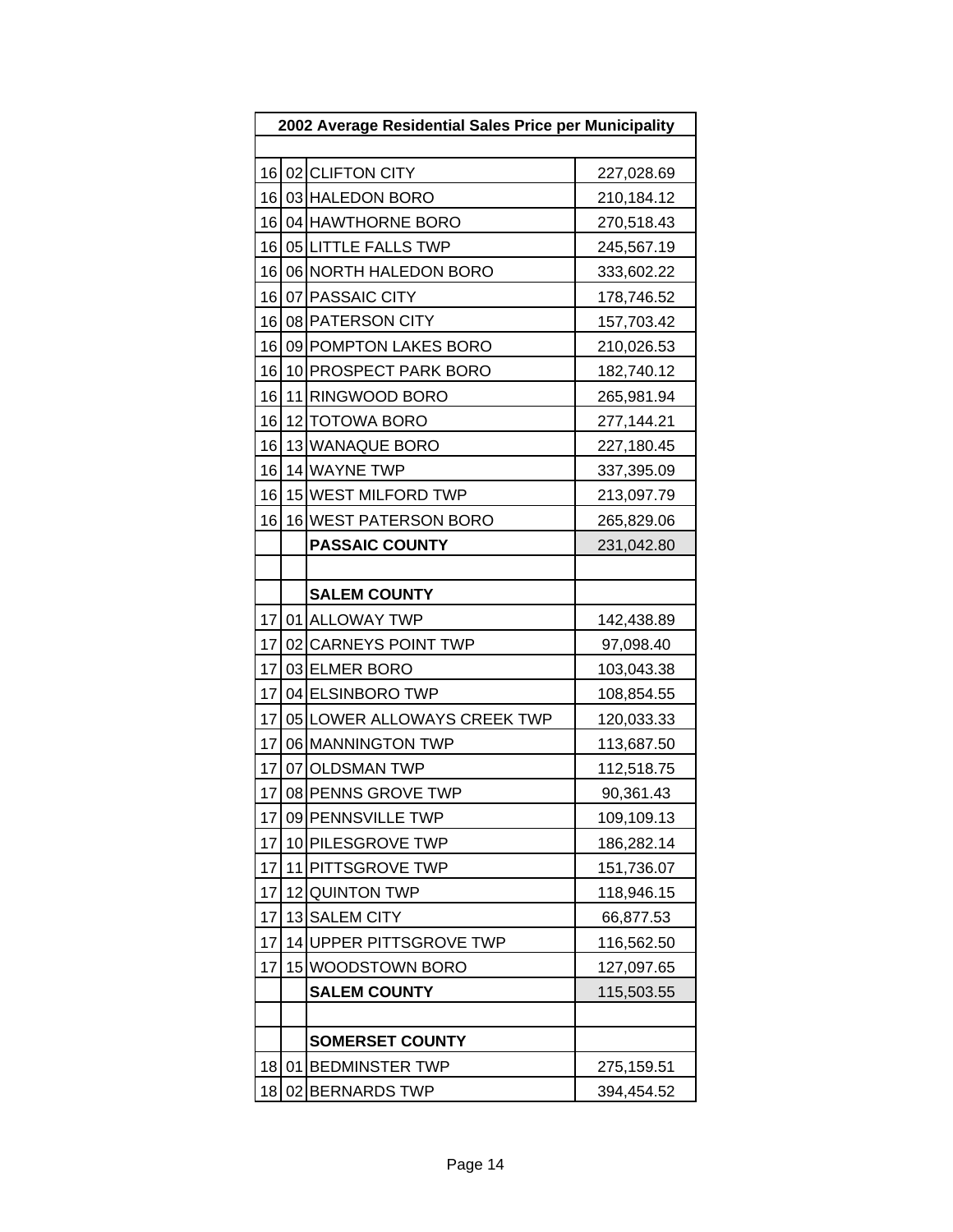| 2002 Average Residential Sales Price per Municipality |    |                           |            |
|-------------------------------------------------------|----|---------------------------|------------|
|                                                       |    |                           |            |
| 18                                                    |    | 03 BERNARDSVILE BORO      | 638,262.79 |
| 18                                                    |    | 04 BOUND BROOK BORO       | 193,592.05 |
| 18                                                    |    | 05 BRANCHBURG TWP         | 324,904.49 |
| 18                                                    |    | 06 BRIDGEWATER TWP        | 315,472.22 |
| 18                                                    |    | 07 FAR HILLS BORO         | 531,317.65 |
| 18                                                    |    | 08 FRANKLIN TWP           | 202,668.42 |
| 18                                                    |    | 09 GREEN BROOK TWP        | 354,729.57 |
| 18                                                    |    | 10 HILLSBOROUGH TWP       | 243,571.53 |
| 18                                                    |    | 11 MANVILLE BORO          | 173,528.94 |
| 18                                                    |    | 12 MILLSTONE BORO         | 200,000.00 |
| 18                                                    |    | 13 MONTGOMERY TWP         | 478,976.34 |
| 18                                                    |    | 14 NORTH PLAINFIELD BORO  | 171,289.66 |
| 18                                                    |    | 15 PEAPACK-GLADSTONE BORO | 512,956.26 |
| 18                                                    |    | 16 RARITAN BORO           | 238,685.71 |
| 18                                                    |    | 17 ROCKY HILL BORO        | 318,157.69 |
| 18                                                    |    | 18 SOMERVILLE BORO        | 200,455.45 |
| 18                                                    |    | 19 SOUTH BOUND BROOK BORO | 172,514.07 |
| 18                                                    |    | 20 WARREN TWP             | 588,122.73 |
| 18                                                    |    | 21 WATCHUNG BORO          | 595,947.37 |
|                                                       |    | <b>SOMERSET COUNTY</b>    | 284,235.83 |
|                                                       |    |                           |            |
|                                                       |    | <b>SUSSEX COUNTY</b>      |            |
| 19                                                    |    | 01 ANDOVER BORO           | 144,666.67 |
| 19                                                    |    | 02 ANDOVER TWP            | 194,843.83 |
| 19                                                    |    | 03 BRANCHVILLE BORO       | 162,988.89 |
| 19                                                    |    | 04 BYRAM TWP              | 208,197.39 |
| 19                                                    |    | 05 FRANKFORD TWP          | 187,962.26 |
| 19                                                    |    | 06 FRANKLIN BORO          | 152,931.22 |
| 19                                                    |    | 07 FREDON TWP             | 261,633.24 |
| 19                                                    |    | 08 GREEN TWP              | 246,456.10 |
| 19                                                    |    | 09 HAMBURG BORO           | 124,901.56 |
| 19                                                    |    | 10 HAMPTON BORO           | 170,955.69 |
| 19                                                    |    | 11 HARDYSTON BORO         | 206,492.70 |
| 19                                                    |    | 12 HOPATCONG BORO         | 161,433.97 |
| 19                                                    |    | 13 LAFAYETTE BORO         | 217,680.65 |
| 19                                                    |    | 14 MONTAGUE TWP           | 111,295.39 |
| 19                                                    |    | 15 NEWTON TOWN            | 159,243.93 |
| 19                                                    | 16 | OGDENSBURG BORO           | 160,616.46 |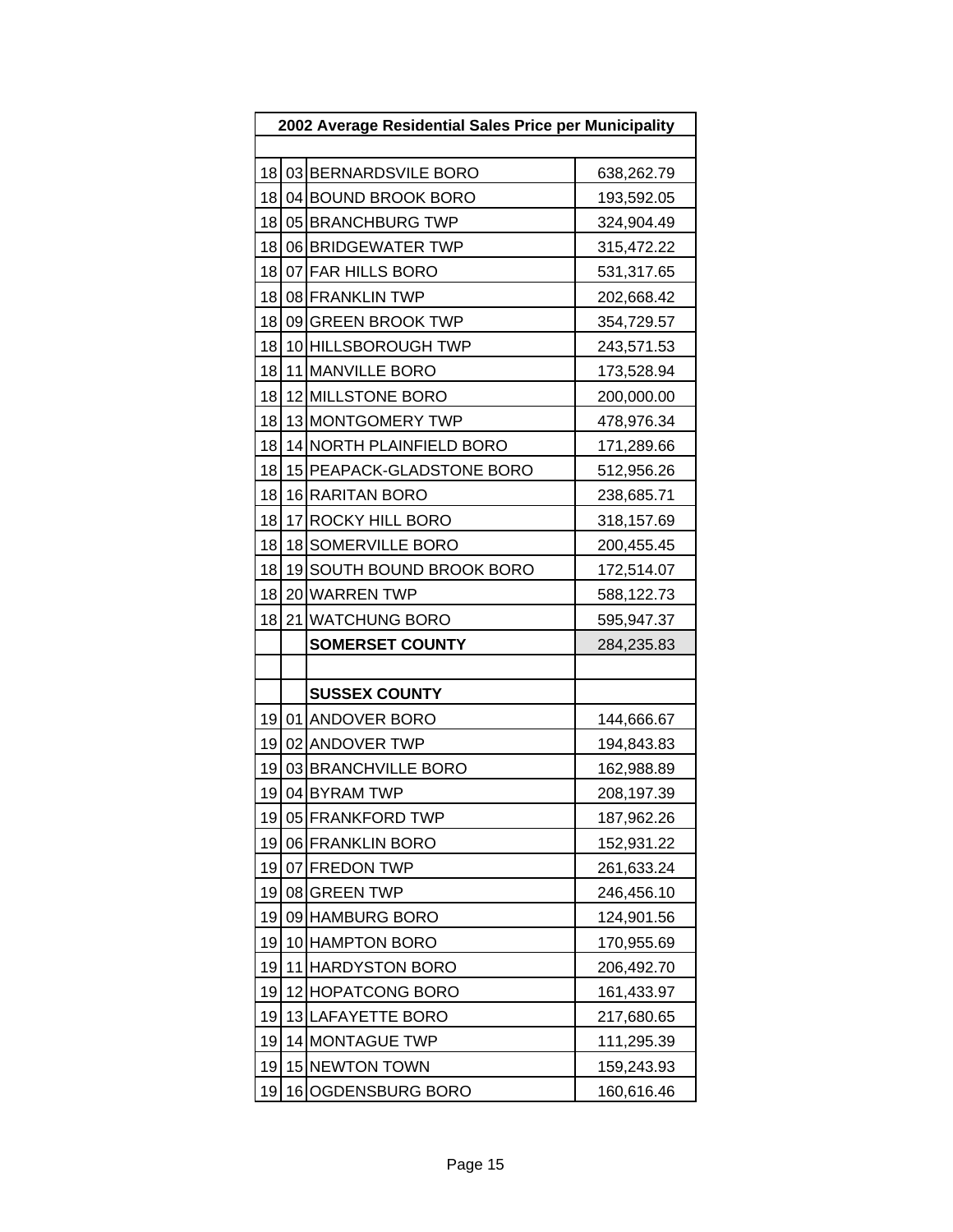| 2002 Average Residential Sales Price per Municipality |  |                         |            |
|-------------------------------------------------------|--|-------------------------|------------|
|                                                       |  |                         |            |
| 19                                                    |  | 17 SANDYSTON TWP        | 136,786.67 |
| 19                                                    |  | 18 SPARTA TWP           | 323,984.46 |
| 19                                                    |  | 19 STANHOPE BORO        | 156,988.07 |
| 19                                                    |  | 20 STILLWATER TWP       | 174,389.50 |
| 19                                                    |  | 21 SUSSEX TWP           | 149,939.00 |
| 19                                                    |  | 22 VERNON TWP           | 152,027.12 |
| 19                                                    |  | 23 WALPACK TWP          | N/A        |
| 19                                                    |  | 24 WANTAGE TWP          | 198,447.73 |
|                                                       |  | <b>SUSSEX COUNTY</b>    | 178,876.62 |
|                                                       |  |                         |            |
|                                                       |  | <b>UNION COUNTY</b>     |            |
| 20                                                    |  | 01 BERKELEY HEIGHTS TWP | 407,852.27 |
| 20                                                    |  | 02 CLARK TWP            | 282,077.25 |
| 20                                                    |  | 03 CRANFORD TWP         | 292,160.71 |
| 20                                                    |  | 04 ELIZABETH CITY       | 173,688.35 |
| 20                                                    |  | 05 FANWOOD BORO         | 291,498.26 |
| 20                                                    |  | 06 GARWOOD BORO         | 231,431.35 |
|                                                       |  | 20 07 HILLSIDE TWP      | 173,275.95 |
| 20                                                    |  | 08 KENILWORTH BORO      | 232,718.31 |
| 20                                                    |  | 09 LINDEN CITY          | 179,780.72 |
| 20                                                    |  | 10 MOUNTAINSIDE BORO    | 420,675.33 |
| 20                                                    |  | 11 NEW PROVIDENCE BORO  | 413,274.14 |
| 20                                                    |  | 12 PLAINFIELD CITY      | 165,197.35 |
| 20                                                    |  | 13 RAHWAY CITY          | 171,073.03 |
| 20                                                    |  | 14 ROSELLE BORO         | 140,902.46 |
| 20                                                    |  | 15 ROSELLE PARK BORO    | 181,215.27 |
| 20                                                    |  | 16 SCOTCH PLAINS TWP    | 339,098.29 |
| 20                                                    |  | 17 SPRINGFIELD TWP      | 277,216.11 |
| 20                                                    |  | 18 SUMMIT CITY          | 658,152.88 |
| 20                                                    |  | 19 UNION TWP            | 215,194.63 |
| 20                                                    |  | 20 WESTFIELD TOWN       | 473,711.75 |
| 20                                                    |  | 21 WINFIELD TWP         | N/A        |
|                                                       |  | <b>UNION COUNTY</b>     | 267,099.19 |
|                                                       |  |                         |            |
|                                                       |  | <b>WARREN COUNTY</b>    |            |
| 21                                                    |  | 01 ALLAMUCHY TWP        | 204,982.36 |
| 21                                                    |  | 02 ALPHA BORO           | 127,351.43 |
| 21                                                    |  | 03 BELVIDERE TOWN       | 161,451.92 |